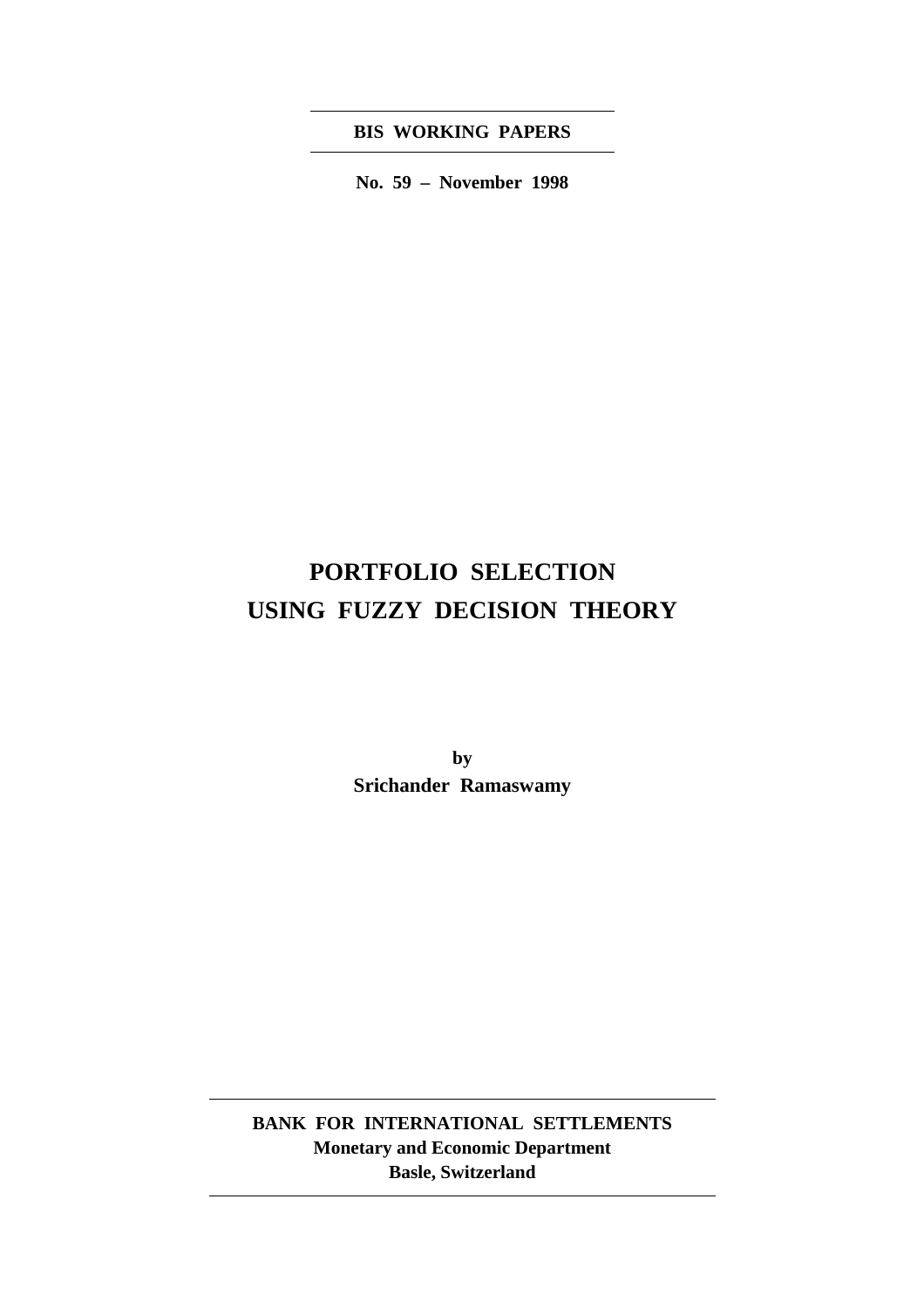BIS Working Papers are written by members of the Monetary and Economic Department of the Bank for International Settlements, and from time to time by other economists, and are published by the Bank. The papers are on subjects of topical interest and are technical in character. The views expressed in them are those of their authors and not necessarily the views of the BIS.

Copies of publications are available from:

Bank for International Settlements Information, Press & Library Services P.O. Box CH-4002 Basle, Switzerland

Fax: +41 61 / 280 91 00 and +41 61 / 280 81 00

The present publication is also available on the BIS Web site (www.bis.org).

*© Bank for International Settlements 1998. All rights reserved. Brief excerpts may be reproduced or translated provided the source is stated.*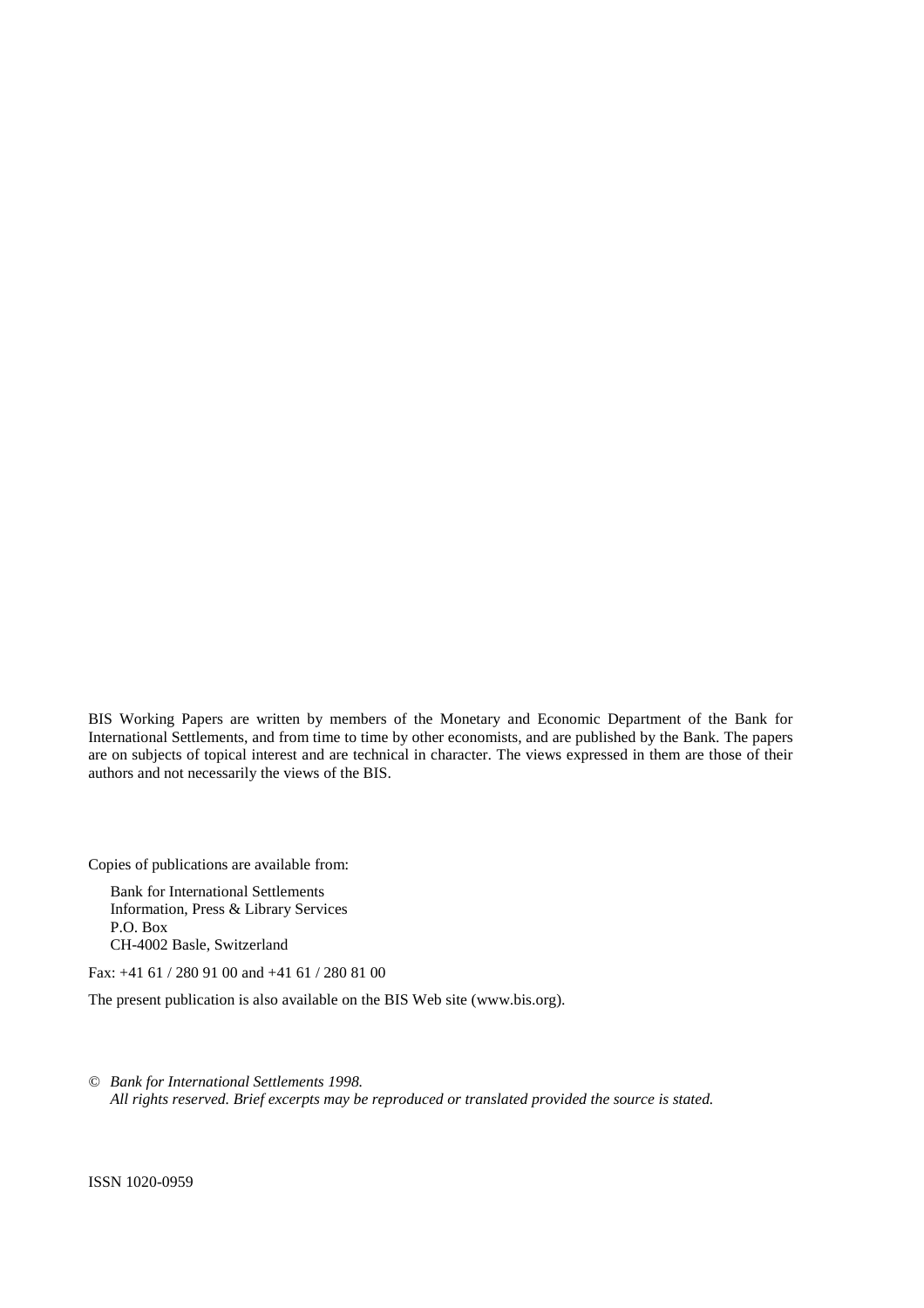**BIS WORKING PAPERS**

**No. 59 – November 1998**

# **PORTFOLIO SELECTION USING FUZZY DECISION THEORY**

**by Srichander Ramaswamy \***

#### **Abstract**

This paper presents an approach to portfolio selection using fuzzy decision theory. The approach is such that a given target rate of return is achieved for an assumed market scenario. If the assumed market scenario turns out to be incorrect, the portfolio is guaranteed to secure a given minimum rate of return. The methodology is useful in the management of assets against given liabilities or in forming structured portfolios that guarantee a minimum rate of return.

<sup>\*</sup> I would like to thank Gabriele Galati for many thoughtful comments on an earlier version of the paper. Helpful suggestions from Greg Sutton, Henri Pagès and Joe Bisignano are very much appreciated. I am also indebted to Lynn Kirman and Nigel Hulbert for proof-reading and Stephan Arthur for overseeing the publication.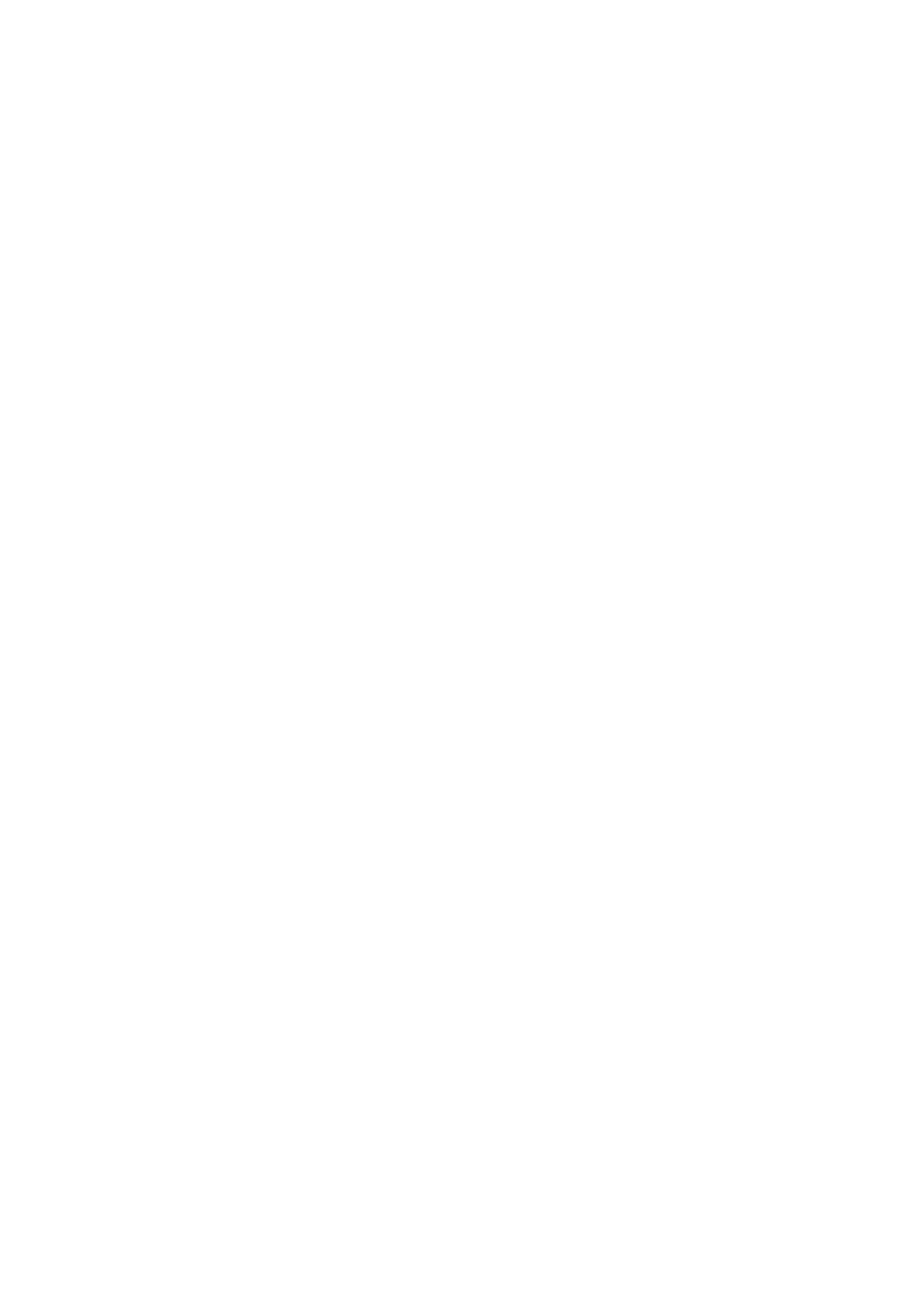## **Contents**

| 1.               |     |  |
|------------------|-----|--|
| $\overline{2}$ . |     |  |
|                  | 2.1 |  |
| 3.               |     |  |
| 4.               |     |  |
|                  | 4.1 |  |
|                  |     |  |
|                  |     |  |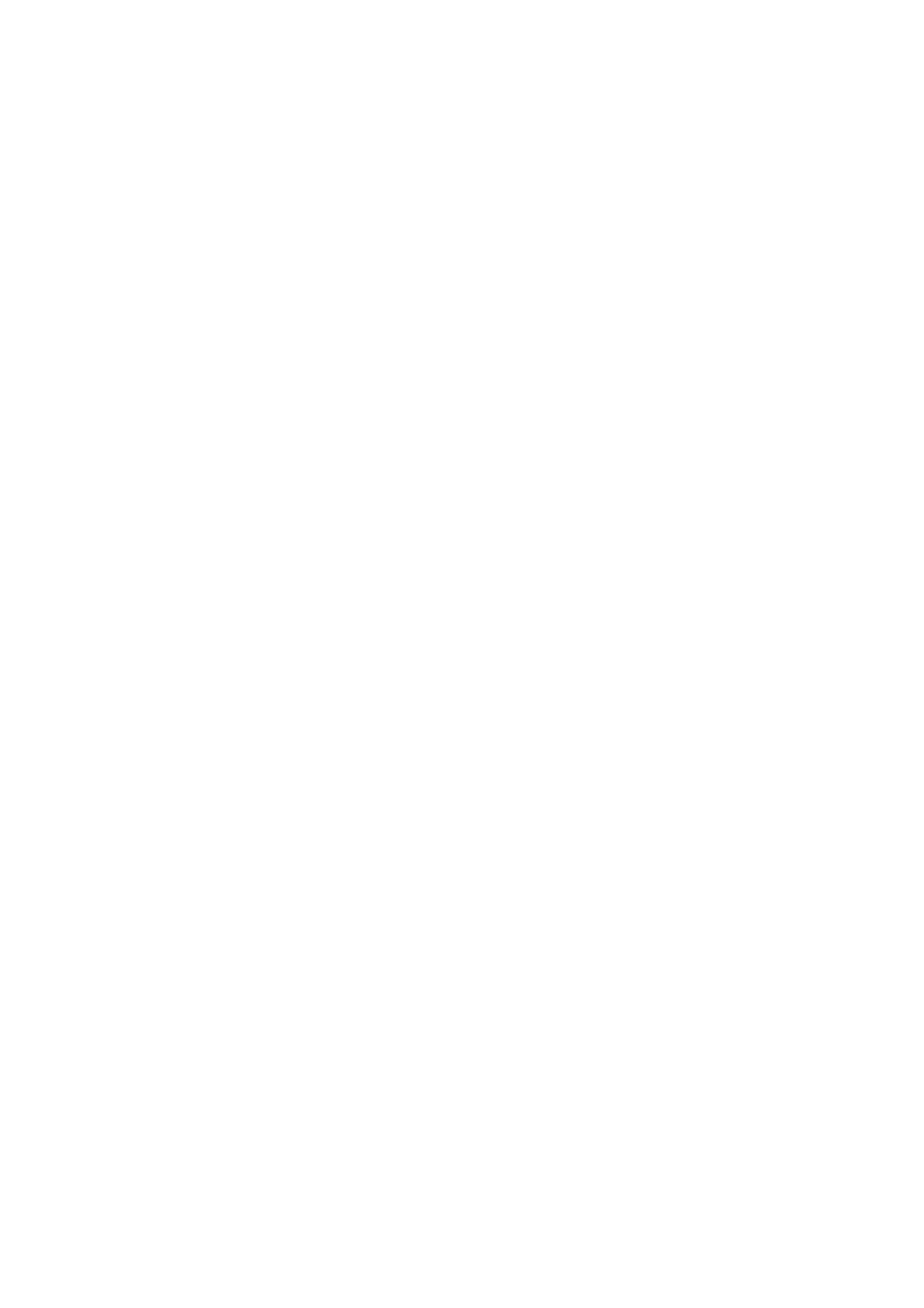## **Introduction**

Fund managers are constantly faced with the dilemma of guessing the direction of market moves in order to meet the return target for assets under management. Given the uncertainty inherent in financial markets, fund managers are very cautious in expressing their market views. The information content in such cautious views can be best described as being "fuzzy" or vague, in terms of both the direction and the size of market moves. Nevertheless, such fuzzy views are the ones needed to structure portfolios so that the target return, which is assumed to be higher than the risk-free rate, is met. In general, achieving returns higher than the risk-free rate requires taking either market or credit risk. In this paper we will propose a methodology using fuzzy decision theory to select optimal portfolios that target returns above the risk-free rate by taking only market risk.

As suggested above, generating returns higher than the risk-free rate requires fund managers to hold a portfolio of risky assets. Such portfolios may be structured around imprecise and potentially incorrect views of asset managers regarding the size and direction of market moves. Additionally, fund managers may operate under strict guidelines requiring a minimum rate of return for the assets being managed. Under such a constraint, fund managers are forced to examine the performance of the risky portfolio they hold under various possible market scenarios. The risky portfolio frequently has to be structured so that the return from holding the portfolio meets the target rate of return for those scenarios deemed most probable by the fund manager and the minimum rate of return is achieved for other scenarios.

In general, the target rate of return and the minimum rate of return for the portfolio will be a function of the investment horizon, the risk preference of the investor and the nature of assets that can be included in the portfolio. In this paper we will assume that the investment horizon is typically one to three months and the investment universe consists of government debt securities and plain vanilla options on these securities. The target rate of return will be assumed to be a certain number of basis points above Libor over the given investment horizon. Such an investment horizon and security selection could be ideally suited for central banks managing their short-term liquidity portfolio. This is particularly true for those central banks that try to target returns above the money market rate for the liquidity portfolio without taking additional credit risk. Seen in a broader perspective, the target audience for the investment objective stated above could be asset liability management groups who seek to meet a given target return by choosing an optimal portfolio that best replicates their liabilities. Further, since liabilities can be interpreted as a short position on assets, the proposed methodology is also applicable to proprietary trading groups who hold risky portfolios funded at Libor in order to generate returns above the risk-free rate.

Structuring a portfolio along the lines described above is a difficult exercise using existing techniques for portfolio selection. For instance, the approach using mean-variance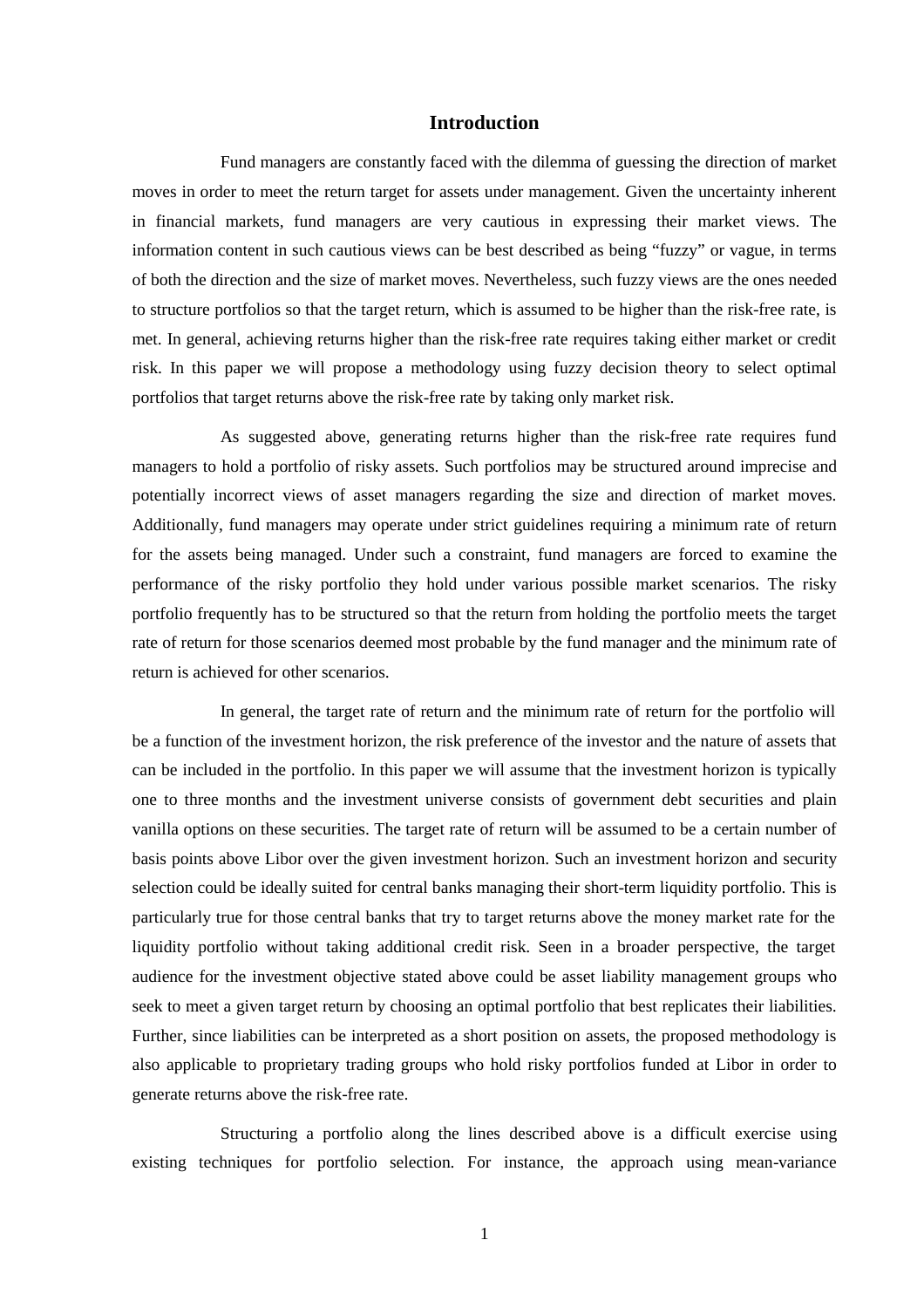optimisation to structure the portfolio may be inappropriate. This is because the joint distribution of returns for the assets in the investment universe considered here is usually not computable with any degree of confidence. For the same reason many other techniques for portfolio selection, such as the average shortfall approach (J.P. Morgan (1993)) or asymmetric risk measures for portfolio optimisation under uncertainty (King (1993)) are also not useful because they assume that the return distribution of the portfolio can be computed. In order to solve the portfolio selection problem described here, one has to apply techniques that do not require the estimation of the joint distribution of asset returns. In this paper, the problem is addressed using fuzzy decision theory since it satisfies this requirement. The numerical results suggest that when holding the optimal portfolio consisting of US treasury securities and plain vanilla options on them, it is possible to generate above 100 basis points (bps) excess return over Libor on an annualised basis with a 99.5% confidence level. This is confirmed by carrying out a Monte Carlo simulation of potential yield curve scenarios and computing the annualised excess return over Libor for the given investment period. However, it is important to note that in general the excess return distribution will depend on the shape of the yield curve, repo rates and bond market volatility.

The rest of the paper is organised in the following manner. Section 1 provides the motivation for posing the portfolio selection problem in the fuzzy decision theory framework. Section 2 gives an overview of fuzzy decision theory and fuzzy multi-criteria optimisation. Section 3 describes the formulation of the portfolio selection problem under multiple scenarios as a multi-objective linear programming problem. It is shown that a satisfactory solution to this problem can be easily determined using fuzzy decision theory. Section 4 presents a numerical example to illustrate the various issues. It is assumed in Section 4 that the allowable asset class for the structured portfolio consists of government bonds and plain vanilla options on them. The final section concludes.

### **1. Motivation**

In a capitalist economy, individuals and business firms make portfolio and investment decisions with the objective of maximising the expected income over a given time horizon. Such decisions are based on the subjective evaluation of income expectations over the chosen time horizon and the risk preferences of the individuals or institutions taking these decisions. However, when one is faced with uncertainty in the sense of Keynes (see Minsky (1975)), there is no scientific basis on which one could compute the relevant probabilities for various propositions that determine the income distribution. The subjective estimates of the relevant probabilities and the confidence with which they are held are themselves subject to substantial changes during emerging events such as crises. Nevertheless, individuals and investment firms must take decisions under imperfect knowledge by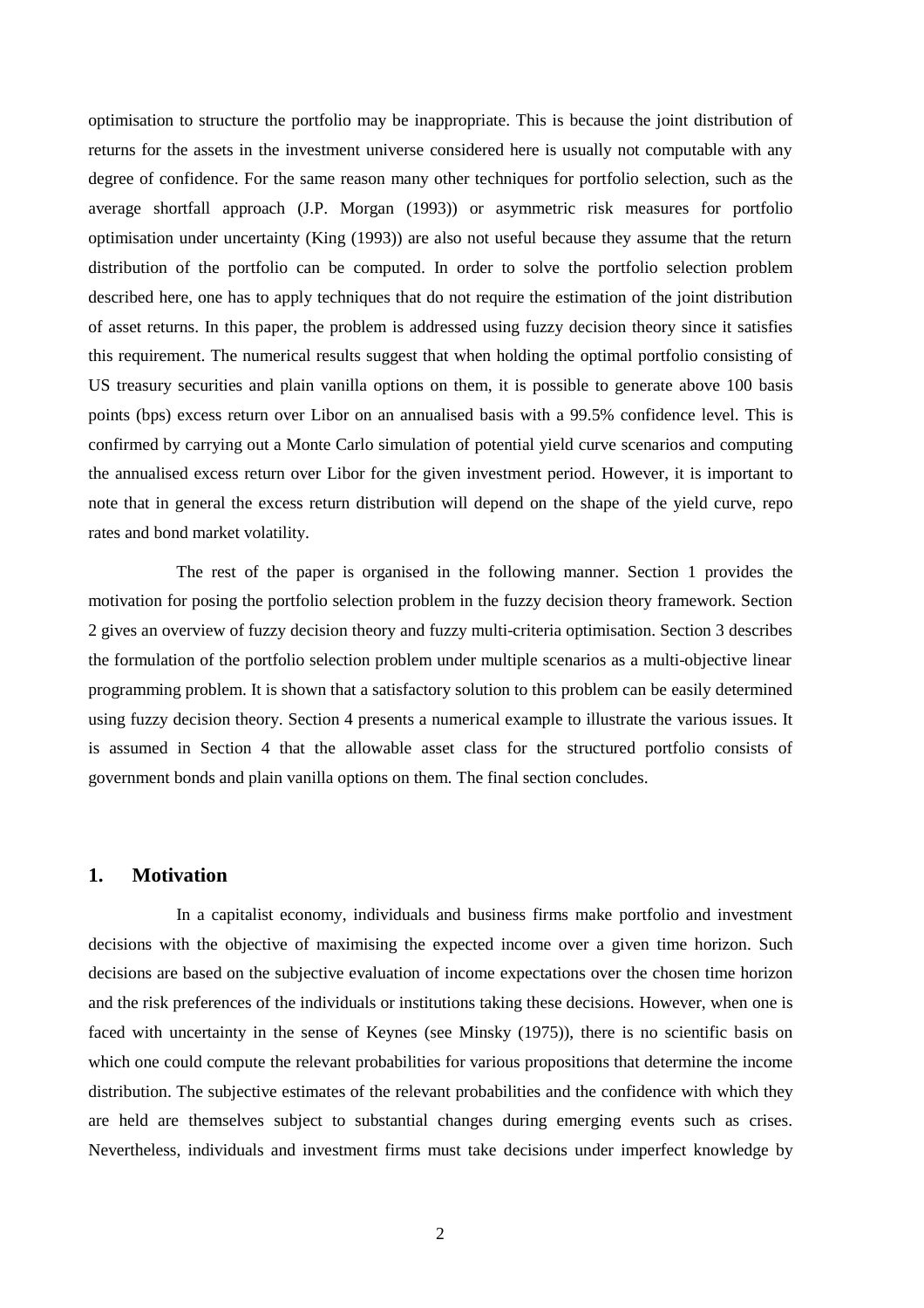forming subjective views that help to forecast changes to those factors that influence their end-ofperiod wealth.

In the classical approach to portfolio selection, one often applies the theory of expected utility that is derived from a set of axioms concerning investor behaviour as regards the ordering relationship for deterministic and random events in the choice set. The specific nature of the axioms that characterise the utility function is based on the assumption that a probability measure can be defined on the random outcomes. However, if we assume that the origins of these random events are not well known, then the theory of probability proves inadequate because of a lack of experimental information. In such instances, one has to approach the decision theory problem under uncertainty using different mathematical tools. Further, the preference function that describes the utility of the investor may itself be changing with the degree of uncertainty. Moreover, one could postulate that the investor has multiple preference functions each of which corresponds to a particular view on various factors that influence the future state of the economy and the confidence with which it is held. Under these conditions, the existing literature in the field of economic theory does not provide the investor with sufficient tools to address the portfolio selection problem.

The discussion above highlighted potential difficulties one would encounter when addressing the portfolio selection problem under uncertainty. It was postulated that under uncertainty the investor would be confronted with multiple utility functions. Each one of these utility functions may be attributed to a particular market view being held and can be broadly described as capturing the investor's level of satisfaction if it turns out to be true. For instance, a fund manager structuring a fixed-income portfolio may have only vague views regarding future interest rate scenarios and these can broadly be described as being "bullish", "bearish" or "neutral". Such views may arise out of the subjective and/or intuitive opinion of the decision-maker on the basis of information available at the given point in time. Under these circumstances, one might try to characterise the range of acceptable solutions to the portfolio selection problem as a fuzzy set (see Bellman and Zadeh (1970)). In simple terms, a fuzzy set is a class of objects in which there is no clear distinction between those objects that belong to the class and those that do not. Further, associated with each object is a membership function that defines the degree of membership of the object in the set. In this respect, fuzzy set theory provides a framework to deal with problems in which the source of imprecision is the absence of sharply defined criteria of class membership rather than the presence of random variables. This provides the point of departure from probability theory, where the uncertainty arises from the random nature of the environment rather than from any vagueness of human reasoning.

In the context of choosing optimal portfolios that target returns above the risk-free rate for certain market scenarios while at the same time guaranteeing a minimum rate of return, fuzzy decision theory provides an excellent framework for analysis. This is because the nature of the problem requires one to examine various market scenarios, and each such scenario will in turn give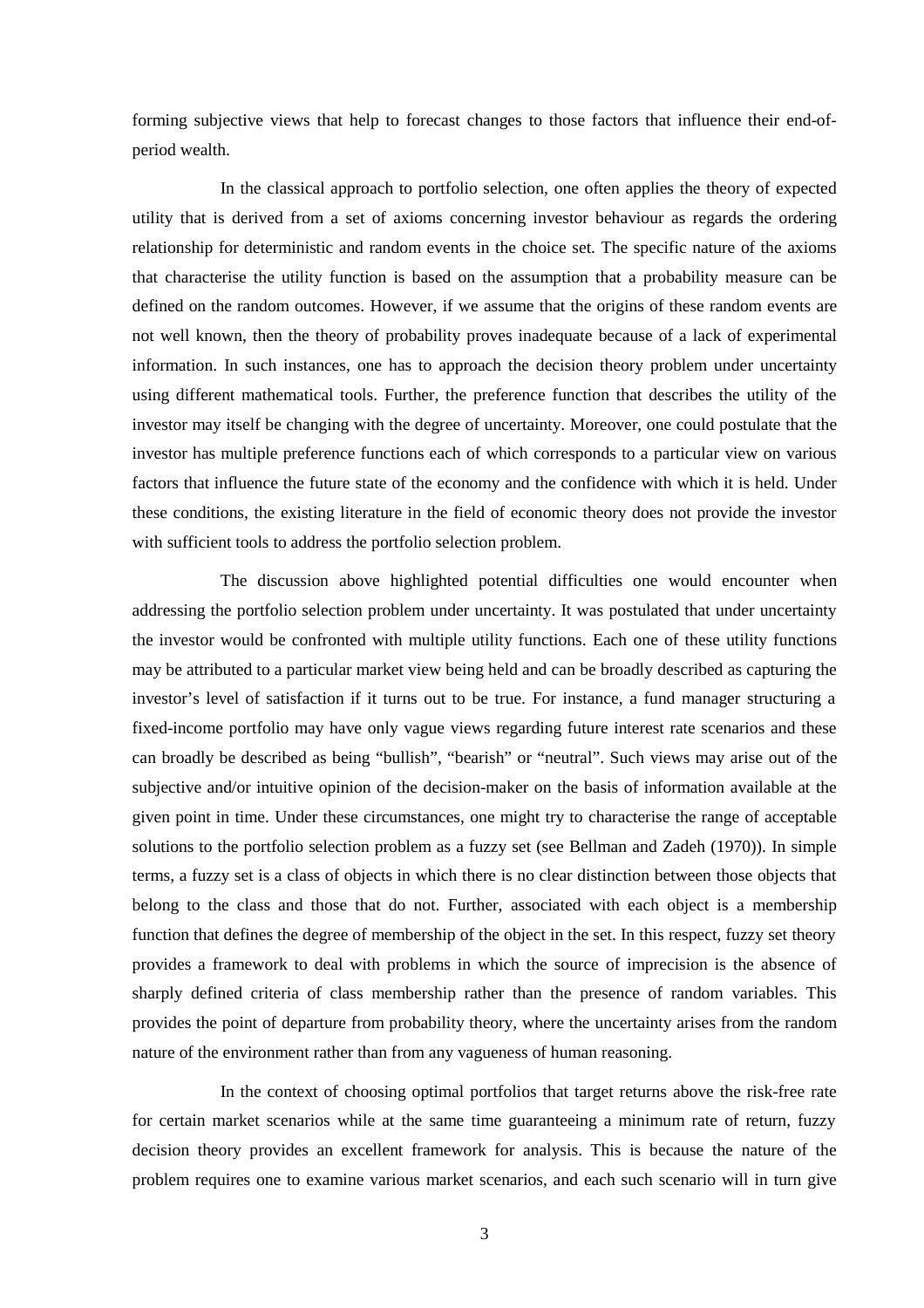rise to an objective function. In the face of uncertainty, one will not be able to assign a numerical value to the probability of these scenarios occurring. Under this constraint, it is not clear how a suitable weighting vector can be determined to solve the multi-objective optimisation problem. One way to overcome this difficulty is to use the membership function that arises in fuzzy decision theory to serve as a suitable preference function for finding an ordering relation for the uncertain events. In fact, one can describe the membership function as the fuzzy utility of the investor, which describes the behaviour of indifference, preference or aversion towards uncertainty (Mathieu-Nicot (1990)). The advantage of using the membership function is that it does not rely necessarily on the existence of a probability measure but rather on the existence of relative preference between the uncertain events.

The above arguments show how the portfolio selection problem under uncertainty can be transformed into a problem of decision-making in a fuzzy environment (see Bellman and Zadeh (1970)). To do this, one has to model the aspirations of the investor on the basis of the strength of the views held on various market scenarios through suitable membership functions of a fuzzy set. For instance, a fund manager structuring a fixed-income portfolio may have aspiration levels as to what the portfolio's acceptable excess return over the risk-free rate should be for those scenarios he/she considers more likely. For other scenarios deemed less likely in the fund manager's view, returns lower than the risk-free rate may be considered acceptable for the structured portfolio. In such circumstances, it is rather easy for the fund manager to describe the goals so as to target 50-100 bps excess return over the liabilities or risk-free rate for the more likely market scenarios. Such a characterisation of the aspiration levels will allow one to model the fuzzy preferences of the fund manager through a suitable membership function of the fuzzy subset. Once this is done, the portfolio selection problem can be easily tackled in the framework of fuzzy decision theory. This will be described in Section 3. In the section that follows, the concepts of fuzzy sets, fuzzy goals and fuzzy decision will be introduced and a fuzzy multi-criteria optimisation problem will be formulated.

### **2. Fuzzy decision theory**

Many decision-making problems in the real world take place in a framework where the goals and/or constraints are imprecisely defined. The source of imprecision in such problems is the absence of sharply defined criteria of class membership rather than the presence of random variables. In order to deal quantitatively with imprecision, the notion of fuzzy sets was introduced by Zadeh (1965). This section presents the concepts of fuzzy sets, fuzzy goals and fuzzy decision and formulates a fuzzy multi-criteria optimisation problem. We refer the reader to Zimmermann (1985) for a more detailed description of these concepts.

In simple terms a fuzzy set is a class of objects in which there is no sharp boundary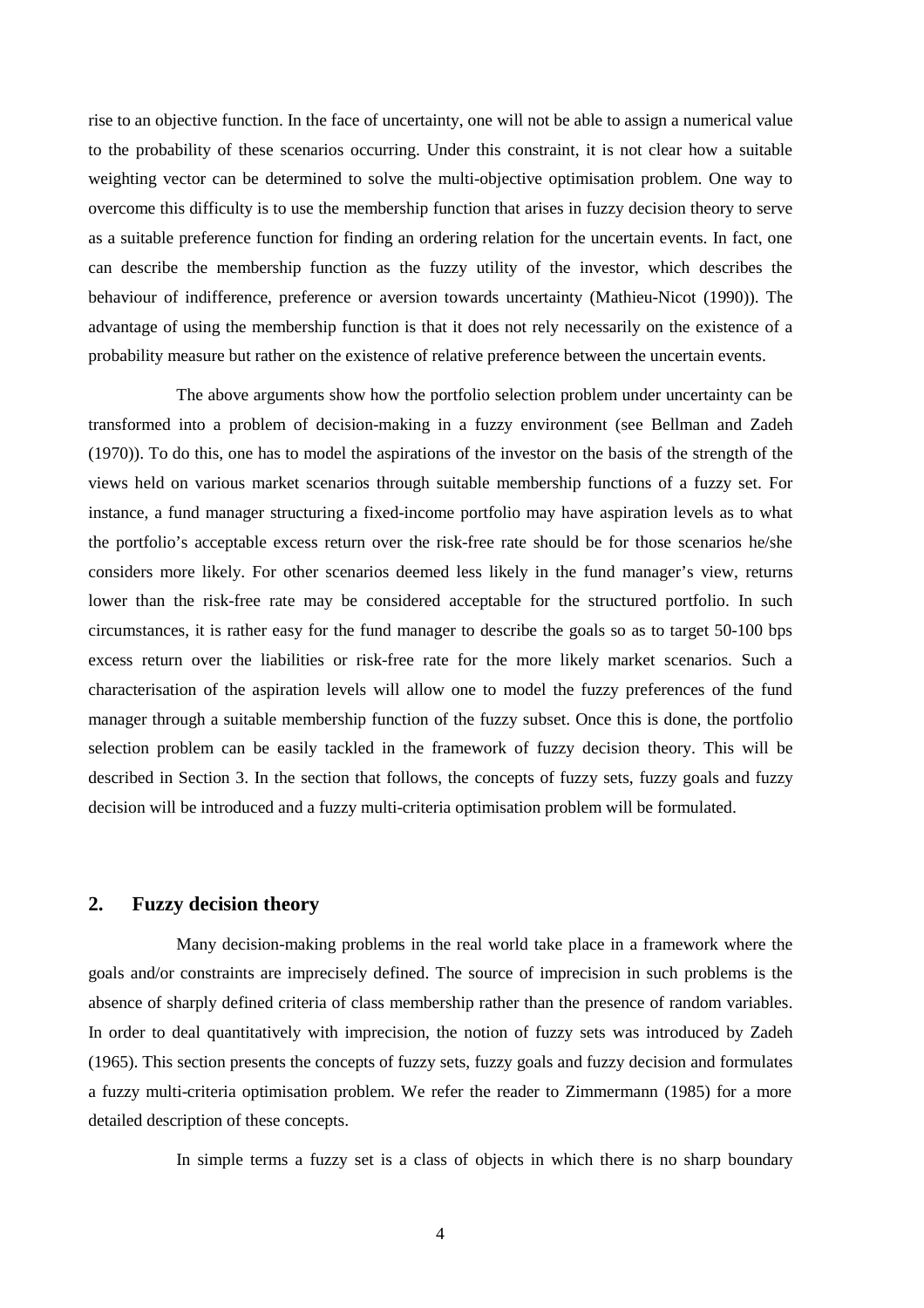between those objects that belong to the class and those that do not. If, for instance,  $X = \{x\}$  denotes a collection of objects, then a fuzzy set *A* in *X* is a set of ordered pairs

$$
A = \{(x, \mu_A(x))\} \quad x \in X \tag{1}
$$

where  $\mu_A(x)$  is called the grade of membership of *x* in *A*, and  $\mu_A : X \to Z$  is a function from *X* to a space *Z* called the membership space. Note that when *Z* contains only two points, 0 and 1, then the set *A* is non-fuzzy and its membership function is identical to the characteristic function of a non-fuzzy set. Again, if  $X = \{x\}$  denotes a set of alternatives to a decision-making problem, then a fuzzy goal G in *X* will be identified with a given fuzzy set *G* in *X*. For example, if one considers *X* to denote the set of real numbers, then the fuzzy goal expressed in words as "*x* should be considerably larger than 10" can be represented as a fuzzy set whose membership function is subjectively given by

$$
\mu_G(x) = 0, \quad x < 10
$$
  
=  $\left(1 + (x - 10)^{-1}\right)^{-1}, \quad x \ge 10$  (2)

Similarly, the goal "*x* should be in the vicinity of 15" can be interpreted as a fuzzy set with a membership function of the form

$$
\mu_G(x) = \left(1 + (x - 15)^2\right)^{-1}
$$
 (3)

In a similar manner, one can define a fuzzy constraint *C* in *X* as a fuzzy set in *X*.

Given the above notion of fuzzy goals and fuzzy constraints, one can define the decisionmaking problem in a fuzzy environment as the intersection of goals and constraints. Specifically, if we are given a space of alternatives  $X$ , then the fuzzy decision  $D$  is defined as a fuzzy set in  $X$  given by  $D = G \cap C$  where the symbol  $\cap$  denotes the intersection of sets. The corresponding membership function of the fuzzy set *D* is given by

$$
\mu_D(x) = Min \left[ \mu_G(x), \mu_C(x) \right] \tag{4}
$$

More generally, if there are *n* goals  $G_1, \dots, G_n$  and *m* constraints  $C_1, \dots, C_m$ , then the decision *D* is a fuzzy set given by

$$
D = G_1 \cap G_2 \cdots \cap G_n \cap C_1 \cdots \cap C_m \tag{5}
$$

with the membership function

$$
\mu_D(x) = Min \left[ \mu_{G_1}(x), \cdots, \mu_{G_n}(x), \mu_{C_1}(x), \cdots, \mu_{C_m}(x) \right]
$$
\n
$$
(6)
$$

Further, if *D* is a fuzzy decision represented by its membership function  $\mu_D(x)$ , then the non-fuzzy subset  $D^G$  of *D* defined by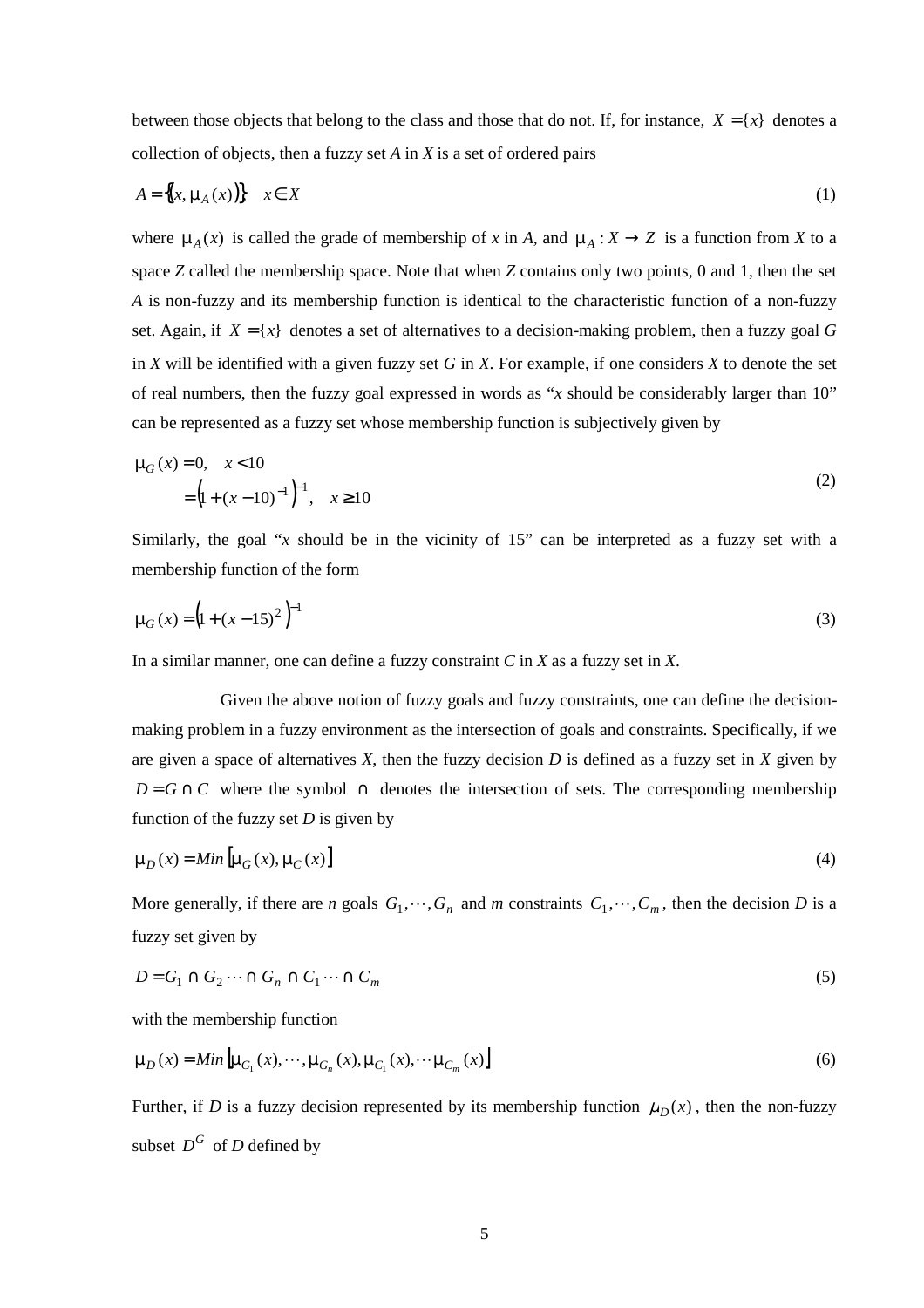is said to be the optimal decision and the corresponding state  $x \in X$  will be the maximising decision.

To illustrate the above concepts, let us consider the simple example with two fuzzy goals  $G_1$  and  $G_2$  and one fuzzy constraint  $C_1$  characterised by the fuzzy sets given in Table 1. The fuzzy decision D is characterised by the fuzzy set arising from the intersection of the goals and constraints and is again given in Table 1 by the membership function  $\mu_D(x)$ . The maximising decision in this case is the state  $x = 4$  which maximises the membership function in the fuzzy decision set.

#### Table 1

**Fuzzy membership function**

| x              |     | $\mathbf{2}$ | 3   |     | 5   |
|----------------|-----|--------------|-----|-----|-----|
| $\mu_{G_1}(x)$ | 0.0 | 0.1          | 0.3 | 0.6 | 1.0 |
| $\mu_{G_2}(x)$ | 0.1 | 0.4          | 1.0 | 0.8 | 0.6 |
| $\mu_{C_1}(x)$ | 0.2 | 0.6          | 0.7 | 1.0 | 0.5 |
| $\mu_D(x)$     | 0.0 | 0.1          | 0.3 | 0.6 | 0.5 |

#### **2.1 Fuzzy multi-criteria optimisation**

In any decision-making framework, the term optimisation is associated with the process of choosing a specific set of actions from a class of possible actions such that a predefined utility or preference function of the decision-maker is maximised. The solution to this problem involves ordering the scalar values arising from the mapping of the set of possible actions using the utility function and choosing the one that maximises the utility of the decision-maker. However, on a number of occasions the decision-maker may not be able to define a utility function crisply. Such a problem arises in particular when the decision-maker has multiple utilities or objectives to maximise. Under the assumption that the utility function is not crisply defined, it is not obvious how the set of possible actions can be mapped to find an ordering relation for the set of alternatives. In such instances, fuzzy decision theory provides a framework to find an ordering relation for the set of possible actions using a fuzzy membership function that characterises the degree of satisfaction of the decision-maker. Such a membership function can be interpreted as the fuzzy utility of the decision-maker (Mathieu-Nicot (1990)). Moreover, multiple objectives are easy to handle in this framework, since finding the optimal solution to such a problem only involves computing the intersection of fuzzy sets and choosing the state that maximises the fuzzy membership function. In this section, we will describe a multi-objective linear programming problem formulation where the objective functions are considered to be fuzzy. The transformation of the fuzzy objectives using a suitable membership function in order to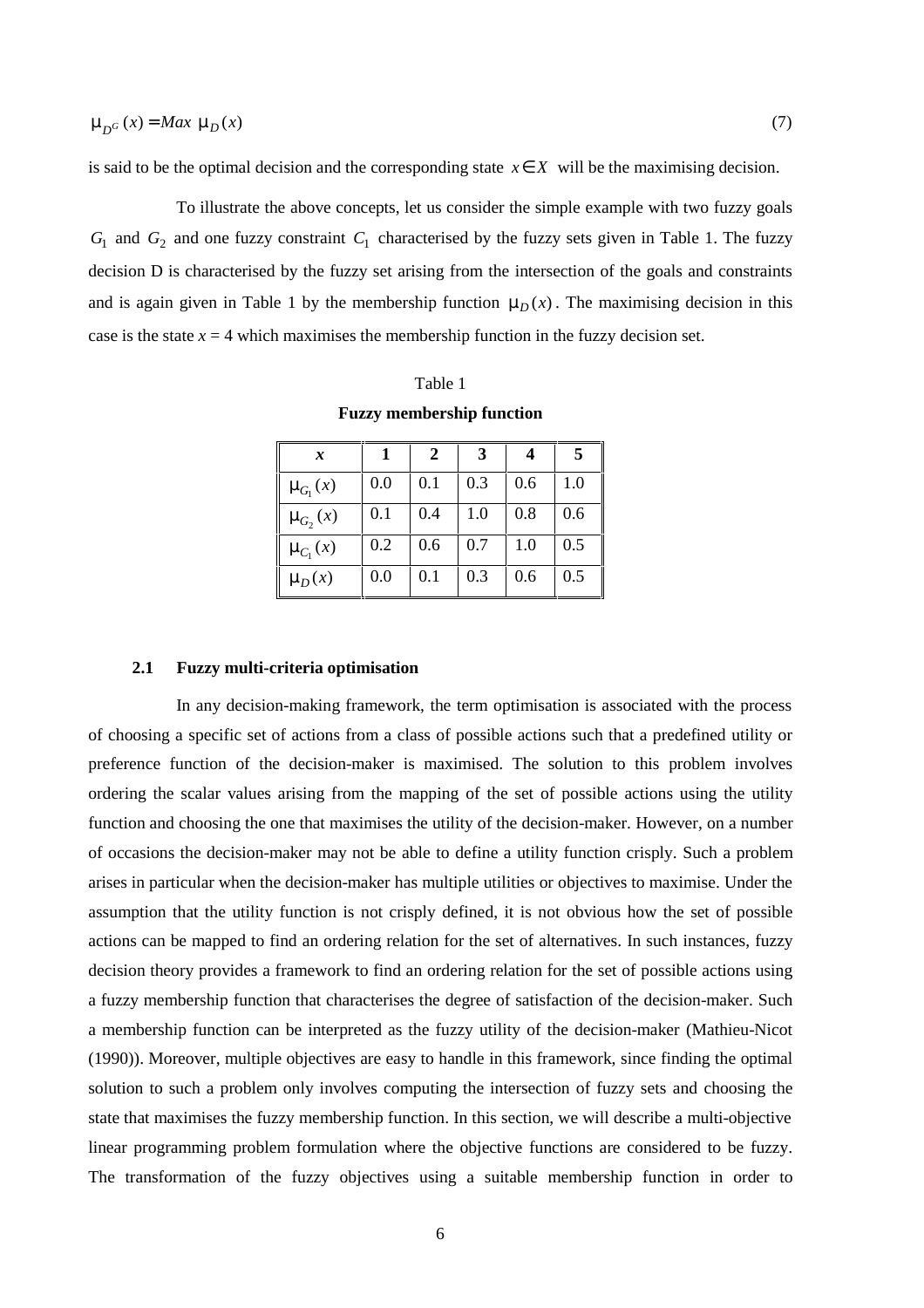characterise the degree of satisfaction of the decision-maker with respect to the given objective will also be described.

In general, any optimisation problem in which the objective function and the constraints in the space of the decision variables are linear is said to be a linear programming problem. In addition, if there are multiple objectives, then the optimisation problem will be called a multi-objective linear programming problem. Such an optimisation problem can be characterised by:

$$
Maximize \t f_k(x) = \sum_{i=1}^{N} c_{ik} x_i, \t k = 1, 2, \cdots, M
$$
\t(8)

*subject to*

$$
b_j^{\min} \le \sum_{i=1}^N a_{ij} x_i \le b_j^{\max}, \quad j = 1, 2, \cdots, P
$$
 (9)

In the context of decision-making in a fuzzy environment, several modifications to the above optimisation problem formulation are possible. For instance, the decision-maker may not really be interested in maximising the objective function in a strict sense. Rather, the decision-maker may only be interested in reaching certain aspiration levels for the various objective functions. If, for instance, one of the objective functions represents the net profit of the firm, the decision-maker may be interested in achieving "good" profits above a given minimum level. Another possible modification to the classical linear programming problem is to consider the constraints as soft constraints so that one may wish to attach different degrees of importance to violations of various constraints.

In this paper, we will consider the case where the decision-maker has multiple objectives each of which is formulated so as to achieve certain goals that are not crisply defined. To solve problems of this nature, each of the objectives has to be transformed using a membership function so as to characterise the degree of satisfaction to the decision-maker with respect to the particular objective. There are many possible choices to such a membership function depending on the nature of the decision-maker's objective (see Sakawa (1993)). We will consider in this paper linear membership functions which are appropriate to transform goals expressed in the form "the objective function should be considerably larger than a given value". Such linear membership functions will also preserve the linearity of the original problem and the resulting optimisation problem can be solved using linear programming methods. Moreover, when drawing comparisons with utility functions, a linear membership function can be interpreted as the fuzzy utility of a risk-neutral investor. By choosing a membership function that is either concave or convex, one could model the fuzzy utility of a risk-averse or risk-seeking investor, respectively.

Let us now consider the case of a decision-maker who has a fuzzy goal such as "the objective function  $f_k(x)$  should be much greater than  $p_k^{\min}$ . Further, let us assume that the degree of satisfaction of the decision-maker with respect to achieving the objective does not change beyond the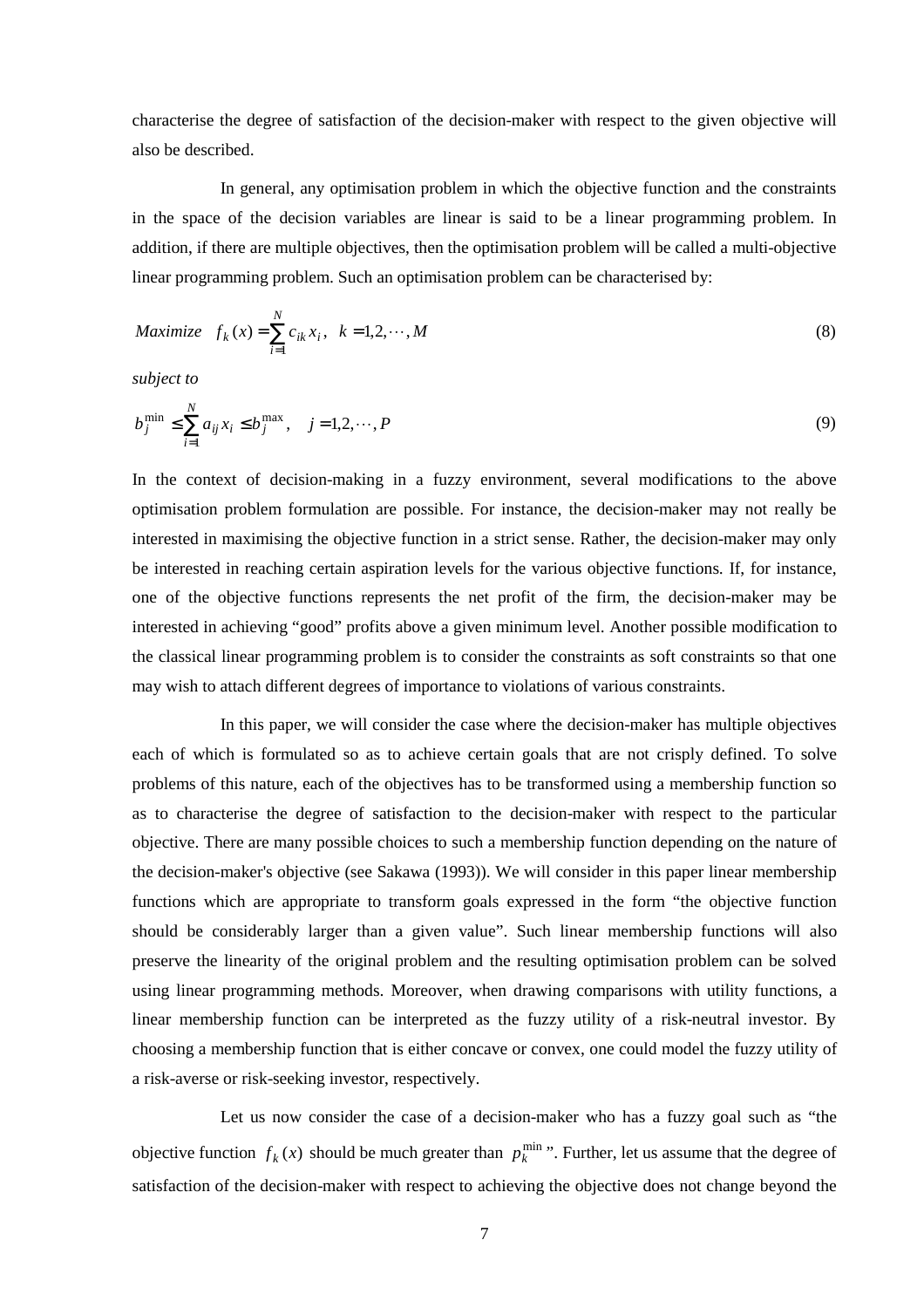level  $p_k^{\max}$ . Then the corresponding linear membership function that characterises the fuzzy goal of the decision-maker is given by:

$$
\mu_{k}(f_{k}(x)) = \begin{cases}\n0 & ; & f_{k}(x) \le p_{k}^{\min} \\
\frac{f_{k}(x) - p_{k}^{\min}}{p_{k}^{\max} - p_{k}^{\min}} & ; & p_{k}^{\min} < f_{k}(x) \le p_{k}^{\max} \\
1 & ; & f_{k}(x) > p_{k}^{\max}\n\end{cases} \tag{10}
$$

Given the membership functions for the various objectives of the decision-maker, the maximising decision can be computed by solving the following optimisation problem:

$$
Maximize \quad Min \quad \mu_k(f_k(x)) \tag{11}
$$
\n
$$
k = 1, 2, \cdots, M \quad \mu_k(f_k(x))
$$

*subject to*

$$
b_j^{\min} \le \sum_{i=1}^N a_{ij} x_i \le b_j^{\max}, \quad j = 1, 2, \cdots, P
$$
 (12)

By introducing the auxiliary variable  $\lambda$ , the above optimisation problem can be reduced to the following conventional linear programming problem:

$$
Maximize \ \lambda \tag{13}
$$

*subject to*

$$
\mu_k(f_k(x)) \ge \lambda, \quad k = 1, 2, \cdots, M \tag{14}
$$

$$
b_j^{\min} \le \sum_{i=1}^N a_{ij} x_i \le b_j^{\max}, \quad j = 1, 2, \cdots, P
$$
 (15)

In the next section we will describe how fuzzy decision theory can be used to structure portfolios that meet multiple objectives of the investor arising from the uncertainty inherent in quantifying future market moves. In particular, we will pose an optimal portfolio selection problem with the asset class comprising bonds and plain vanilla options on them as a multi-objective optimisation problem. Each of the objective functions in this optimisation problem will correspond to a particular membership function of a fuzzy set for a given yield curve scenario.

### **3. Structured portfolio**

In an efficient market, investors who hold a risky portfolio are on average compensated with returns above the risk-free rate. However, over the short to medium-term horizon (typically less than a couple of years) there is no guarantee that holding a risky portfolio of assets will produce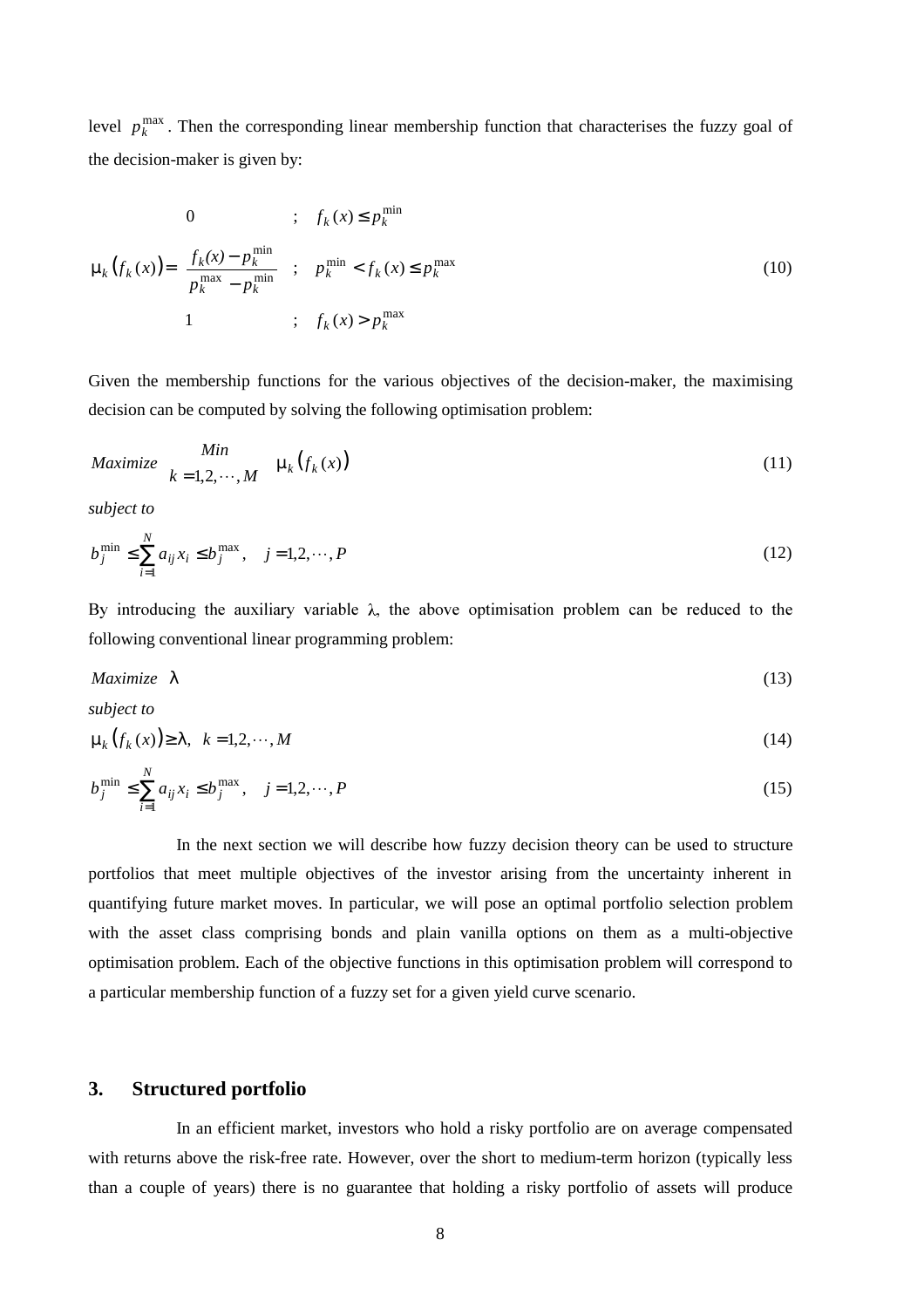returns above the risk-free rate. Investors who have to meet liabilities over the short term (assumed here to be above the risk-free rate) are usually interested in structuring their risky portfolio of assets such that the downside risk of holding the portfolio is relatively small in adverse market conditions. Further, under favourable market conditions the investor would like to target returns well in excess of the liabilities. Clearly, with respect to the portfolio of assets being held, one needs to define what characterises such adverse and favourable market conditions. In the context of the optimal portfolio selection problem of interest in this paper, such adverse and favourable market conditions will give rise to multiple objectives. In this section, we will illustrate how the multiple scenario portfolio optimisation problem can be formulated so that the resulting structured portfolio meets the multiple goals of the investor.

Let us consider the case of a fund manager who has to choose a structured portfolio from an investment universe of *N* assets with  $X_i^{\min}$  and  $X_i^{\max}$  being the minimum and maximum weight of the *i*th asset in the portfolio. In order to select the structured portfolio, the fund manager may examine *M* potential market scenarios, and for each of these scenarios he/she may wish to maximise the portfolio return. To achieve the return objective the fund manager could formulate the following optimisation problem:

$$
Maximize \t R_k(x) = \sum_{i=1}^{N} r_{ik} x_i, \t k = 1, 2, \cdots, M
$$
\t(16)

*subject to*

$$
\sum_{i=1}^{N} x_i = 1 \tag{17}
$$

$$
X_i^{\min} \le x_i \le X_i^{\max}, \quad i = 1, 2, \cdots, N
$$
\n<sup>(18)</sup>

In equation (16),  $r_{ik}$  denotes the return from the *i*th asset for the *k*th market scenario at the end of the investment period and  $R_k(x)$  the portfolio return for the *k*th scenario. Since the above optimisation problem has multiple objective functions, one has to compute a Pareto optimal solution for the problem (see Sakawa (1993)). For instance, one could characterise the set of Pareto optimal solutions using the weighted minimax method and select one solution from this set. The set of Pareto optimal solutions to the above optimisation problem is characterised by:

$$
Maximize \ \lambda \tag{19}
$$

*subject to*

$$
w_k R_k(x) \ge \lambda, \quad k = 1, 2, \cdots, M
$$
\n<sup>(20)</sup>

$$
\sum_{i=1}^{N} x_i = 1\tag{21}
$$

$$
X_i^{\min} \le x_i \le X_i^{\max}, \quad i = 1, 2, \cdots, N
$$
\n
$$
(22)
$$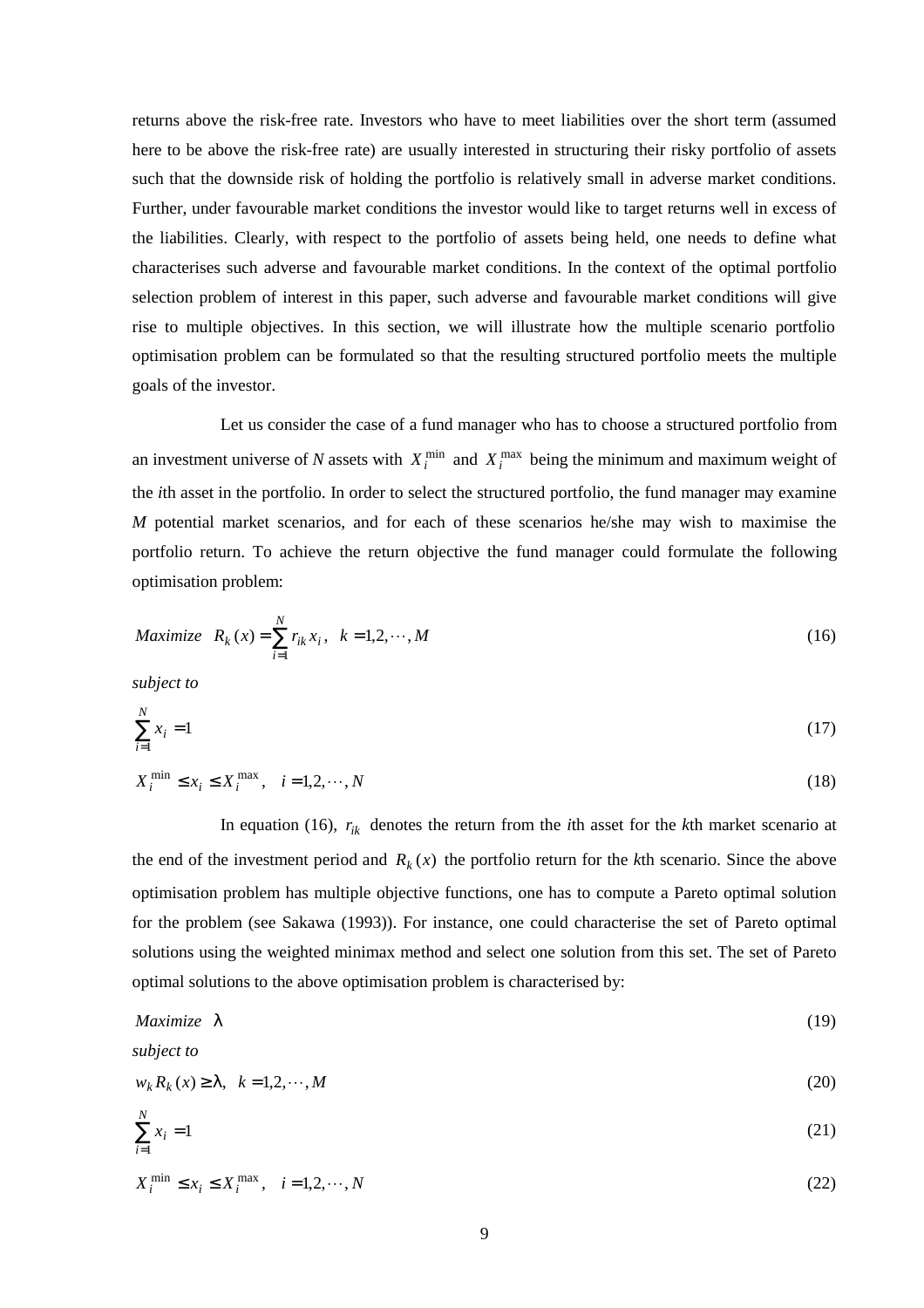In the above relations,  $\lambda$  is an auxiliary variable and  $w_k > 0$ ,  $k = 1,2\cdots, M$  are any arbitrarily chosen weights. Given any suitable weighting vector, one can determine the Pareto optimal solution. Here, we assume without loss of generality that  $R_k(x) > 0$ ,  $X^{\min} \le x \le X^{\max}$ . If this is not the case, the objective functions can be rewritten as

$$
\hat{R}_k(x) = R_k(x) - C, \quad k = 1, 2, \cdots, M
$$
\n(23)

where *C* is a suitable constant that ensures  $\hat{R}_k(x) > 0, \forall k$ . Incorporating this change in equation (20), one can compute the Pareto optimal solution.

The optimisation problem formulated above is a linear programming problem and can be easily solved using standard algorithms. However, finding a satisfactory Pareto optimal solution requires one to define the a priori probabilities of various scenarios that incorporate the market views. In the face of uncertainty these a priori probabilities are not computable, and hence it is difficult to compute a Pareto optimal solution that can be characterised as being satisfactory. Moreover, the fund manager may like to structure the portfolio such that the return targets are different for each market scenario, for instance with those scenarios that he/she considers more likely to occur (although no experimental evidence is available) being targeted to achieve greater return. Transforming such goals into suitable weights  $w_k > 0$ ,  $k = 1, 2, \dots, M$  for the various scenarios is not obvious from the fund manager's perspective.

The notion of uncertainty and the process of decision-making under uncertainty were long-standing intellectual interests of Keynes. In Keynes's view, when investors make decisions under imperfect knowledge they are faced with changing preference functions. Moreover, the relevant probabilistic propositions and the weight attached to such propositions also change in response to emerging events. One way to characterise such subjective probability assignments to emerging events and the confidence with which they are held is through the use of fuzzy sets. For instance, let us consider the case of an investor structuring a fixed-income portfolio who defines the objectives vaguely such as to target a "good" return above the risk-free rate for "bullish" yield curve scenarios. In this case the investor expresses a subjective view that the market will rally and targets a "good" return that describes his/her preference function if the view turns out to be true. Since such an objective is not crisply defined, it is appropriate to address the portfolio selection problem in the fuzzy decision theory framework. In other words, it is assumed here that the motivation for solving the optimal portfolio selection problem in the fuzzy decision theory framework is the absence of crisply defined objectives when the investor's knowledge of emerging events is uncertain. Such an assumption is quite realistic given that investors usually have only an intuitive feeling as to how the market will perform, and hence to define crisply the return objectives for such market scenarios may be unrealistic.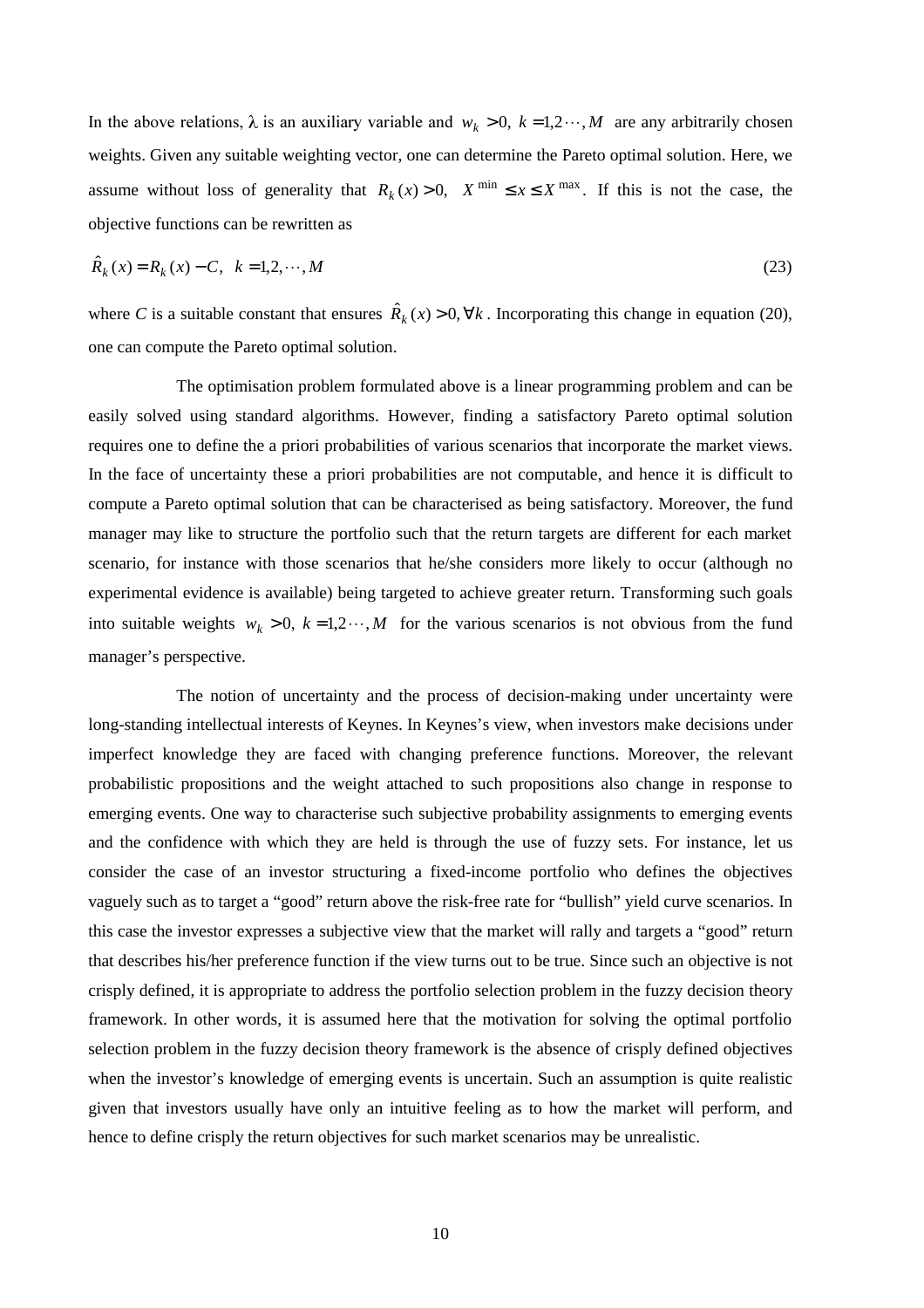Let us now consider a fund manager structuring a portfolio based on *M* potential market scenarios. For each such scenario, the fund manager may have a target range for the expected return over the investment period. We will denote by  $p_k^{\min}$  and  $p_k^{\max}$  the minimum and maximum expected return for the *k*th market scenario. Note that it is quite easy for the fund manager to provide information on the expected target range of return for various scenarios rather than to define the a priori probabilities for different scenarios. Using the linear membership function given in equation (10) it is possible to compute the degree of satisfaction  $\mu_k(R_k(x))$  for any given portfolio *x* for the *k*th market scenario. Given that the degree of satisfaction to the fund manager for the *k*th market scenario is  $\mu_k(R_k(x))$ , the structured portfolio can be computed by solving the following optimisation problem:

$$
Maximize \ \lambda \tag{24}
$$

*subject to*

$$
\mu_k(R_k(x)) \ge \lambda, \quad k = 1, 2, \cdots, M \tag{25}
$$

$$
\sum_{i=1}^{N} x_i = 1\tag{26}
$$

$$
X_i^{\min} \le x_i \le X_i^{\max}, \quad i = 1, 2, \cdots, N
$$
\n
$$
(27)
$$

It is easy to show that the solution to the above optimisation problem (if one exists) will be Pareto optimal (see Sakawa (1993)). It is again useful to remind the reader that one can interpret the membership function  $\mu_k(R_k(x))$  for the kth market scenario in (25) as modelling the fuzzy utility of the investor for the given scenario. In this case, the structured portfolio computed by solving the above optimisation problem maximises the fuzzy utility of the investor. For a choice of the membership function as in equation (10), Figure 1 shows the fuzzy utility of the investor for the *k*th scenario under



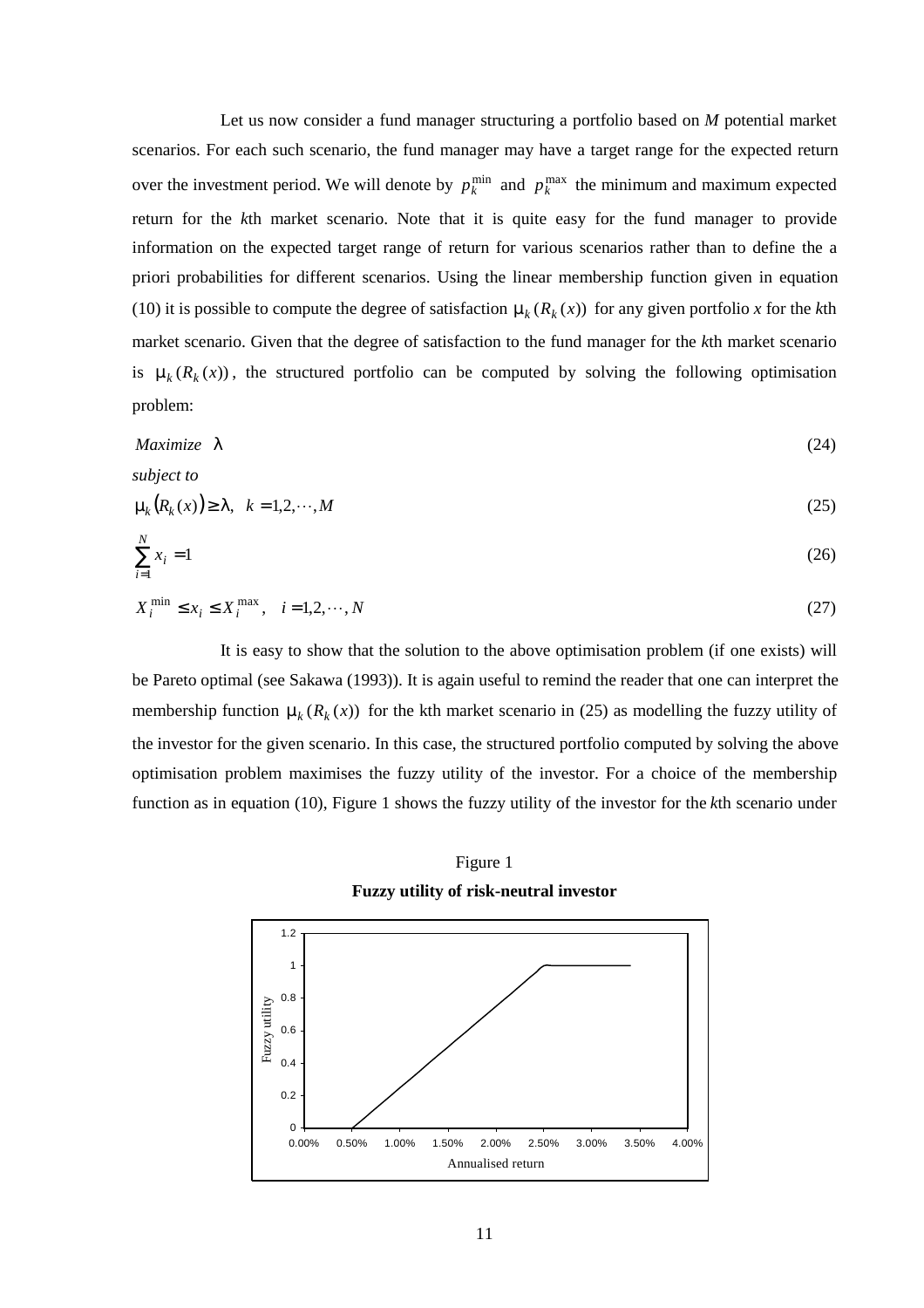the assumption  $p_k^{\min} = 0.5\%$  and  $p_k^{\max} = 2.5\%$ . As pointed out in Section 2.1, the linear membership function can be interpreted as the fuzzy utility of a risk-neutral investor. In the next section we will consider a numerical example to illustrate the portfolio selection problem using fuzzy decision theory.

## **4. Numerical example**

In this section we will illustrate the use of fuzzy decision theory to structure portfolios by considering the case of a fund manager who is allowed to hold only government bonds and plain vanilla options on them. Further, we will assume that borrowing at Libor finances both the bond position and any option premium paid for a given investment period and that there is no foreign exchange risk. The objective of the fund manager is to select a structured portfolio in the given asset class such that, under a variety of yield curve scenarios, the portfolio return is greater than a given minimum. For yield curve scenarios deemed more likely in the fund manager's view, the portfolio is structured to target a return considerably higher than the Libor rate of return. The details of formulating such a multiple scenario optimisation problem are given below.

#### **4.1 Yield curve scenarios**

In order to formulate a suitable optimisation problem for selecting the structured bond portfolio, one needs to consider potential market scenarios and their impact on the portfolio being held. Let us again consider the case of a fund manager holding a portfolio of bonds. In order to hedge against a potential capital loss due to the yield curve shifting up, the fund manager could buy a put option on the bond portfolio over the time horizon of interest. However, the premium paid for buying this put option will result in a loss if the market rallies or if the yield curve is unchanged at the end of the investment horizon. Although in a rallying market there is capital appreciation of the bond portfolio which would compensate for the premium lost on the put option, this is not the case if the yield curve remains unchanged. For such a market scenario, the investor could finance part or most of the put option premium by selling call options on the bonds. Clearly, this simple analysis shows that a well-structured portfolio for the example considered would consist of holding a portfolio of bonds and buying put options and selling call options on the same portfolio in some suitable proportion. The individual weights for the various assets in such a structured portfolio can be computed by formulating a suitable optimisation problem. In this section we will illustrate the formulation of such an optimisation problem that meets the multiple goals of the fund manager.

It will be assumed here for the purposes of illustrating the methodology of structuring portfolios based on fuzzy decision theory that the fund manager holds a portfolio of US treasuries consisting of the current two, five and ten-year bonds. Using the current yield to maturity of these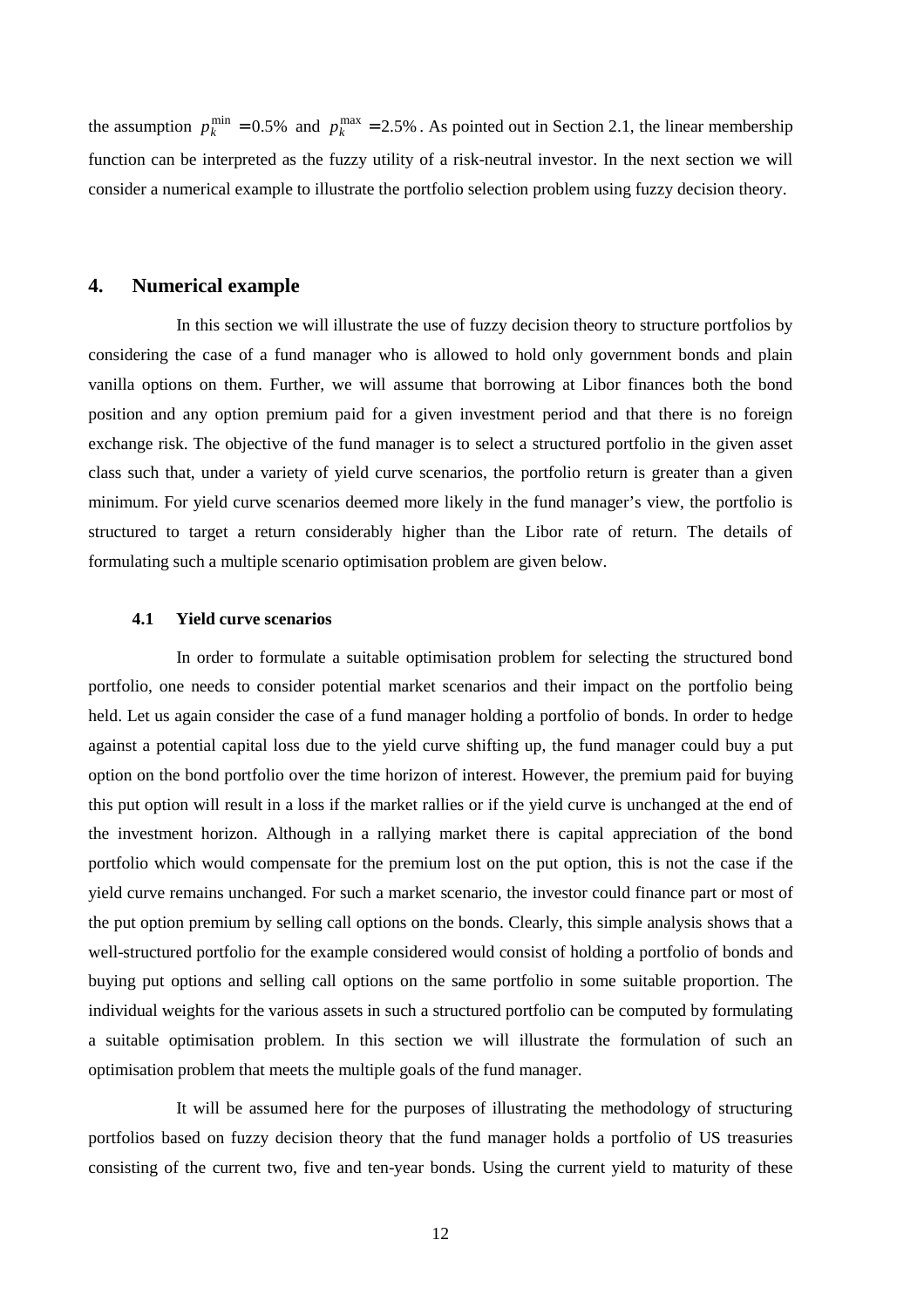bonds and the yield of the one-year T-bill it is possible to construct the linearly interpolated par yield curve. Under the assumption that the par yield curve remains constant over the investment period, it is possible to compute the total return from holding the bond portfolio. This return comprises two parts, one arising from the roll-down along the yield curve and the other from the accrued interest over the investment period. In case the par yield curve shifts up or down, the total return would include another component which is the capital loss or gain resulting from the yield curve move. It is important to note that, for any given yield curve scenario, it is possible to compute the price of a coupon bond, and hence the pay-off from an option on the bond at the maturity date. Clearly, the total return over the investment period from a portfolio of bonds and plain vanilla options on them can be computed for any given yield curve scenario.

Let us now consider the portfolio of current two, five and ten-year bonds and plain vanilla options with strike prices both at-the-money and out-of-the-money on these securities. We will denote by  $x_1$ ,  $x_2$  and  $x_3$  the weights of the two, five and ten-year bonds in the portfolio. The portfolio weights of at-the-money put options bought on these bonds will be denoted  $x_4$ ,  $x_5$  and  $x_6$ , and the portfolio weights of out-of-the-money put options bought will be denoted  $x_7$ ,  $x_8$  and  $x_9$ . Similarly, let  $x_{10}$ ,  $x_{11}$  and  $x_{12}$  denote the portfolio weights of at-the-money call options sold on these bonds and  $x_{13}$ ,  $x_{14}$  and  $x_{15}$  denote the portfolio weights of out-of-the-money call options sold. For any given par yield curve on the maturity date of the investment, it is possible to compute the return from each asset in the portfolio by repricing the bonds using the par yield curve. We will denote the annualised return from the *i*th asset in the portfolio for the *k*th yield curve scenario as  $r_{ik}$  The various yield curve scenarios will be described as "bullish", "neutral" or "bearish". For each such scenario, we will consider three potential par yield curves that describe the scenario; these are shown graphically in Figures 2-4. For the constraint functions of the optimisation problem given by  $(25)$ ,  $k = 1, 2, 3$  will denote bullish scenarios,  $k = 4, 5, 6$  will denote neutral scenarios and  $k = 7, 8, 9$  will denote bearish scenarios. We note here that there are in total  $M = 9$  market scenarios to be considered.

The minimum and maximum yield curve shifts given by  $\Delta y_i^{\min}$  and  $\Delta y_i^{\max}$  respectively in the above figures were computed from constant maturity yields over the previous two years for the given investment horizon. For instance, assuming that the investment horizon is one month,  $\Delta y_2^{\text{max}}$  is computed from the constant maturity two-year yields using a one-month rolling window and choosing the worst case absolute yield change over the previous two years. In the numerical study presented here, the investment horizon of interest was assumed to be one month, and Table 2 shows the values used for  $\Delta y_i^{\text{min}}$  and  $\Delta y_i^{\text{max}}$  in the study.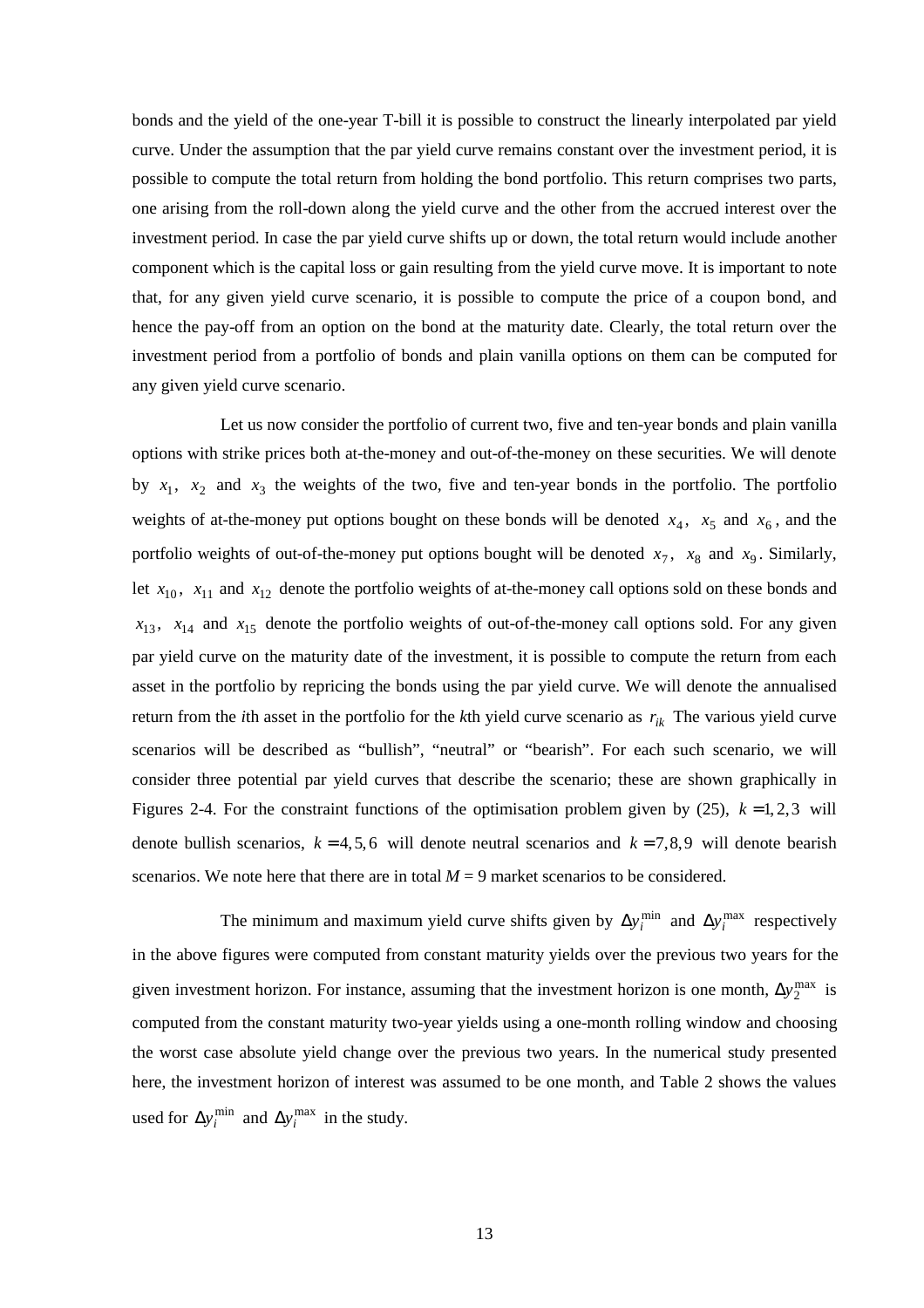Figure 2

**Bullish yield curve scenarios**



Figure 3









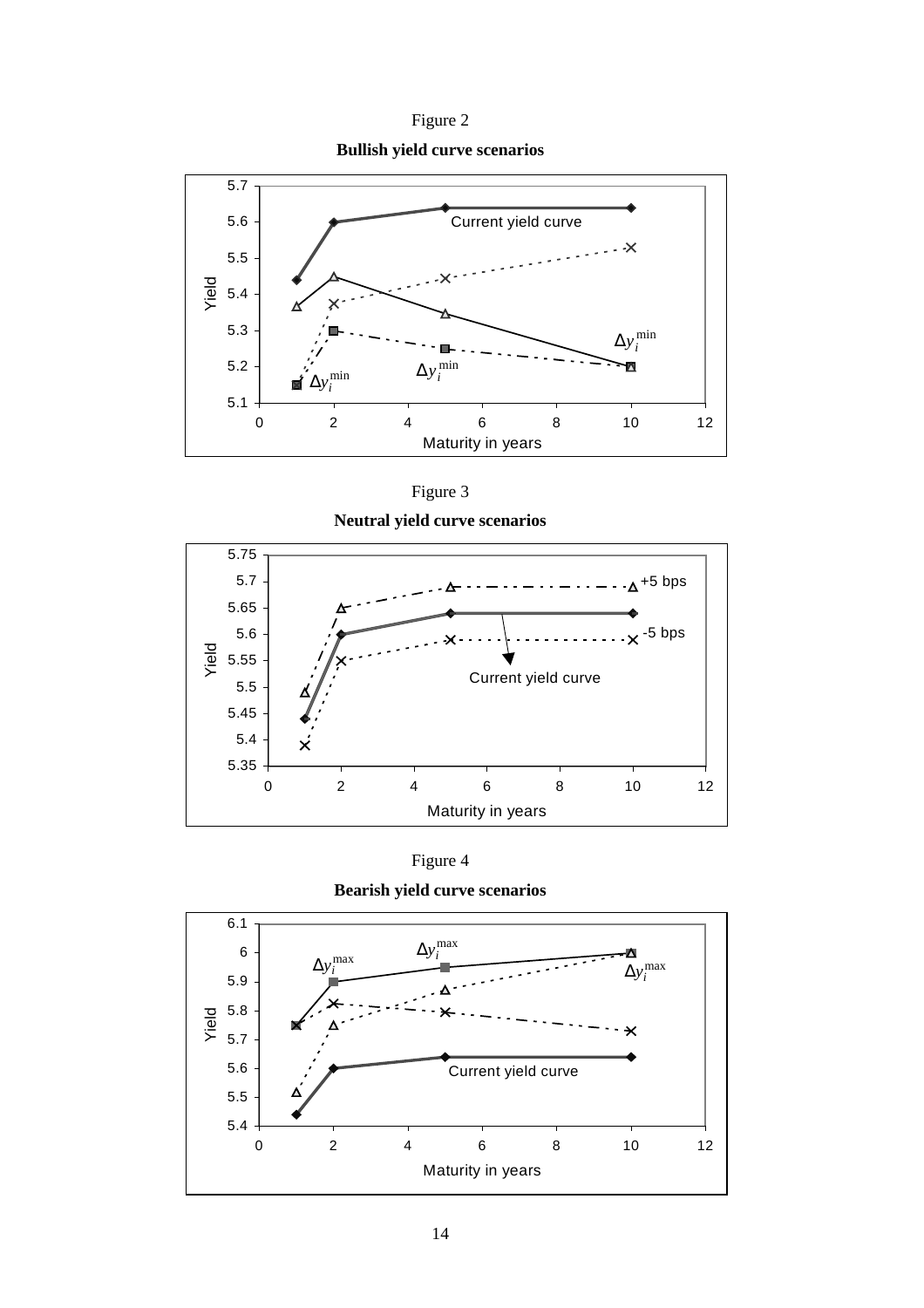| anie |  |
|------|--|
|------|--|

|  |  |  |  | Worst case yield changes |
|--|--|--|--|--------------------------|
|--|--|--|--|--------------------------|

| <b>Maturity</b> | min<br>(bps)<br>$\Delta y$ | $\Delta y_i^{\max}$<br>(bps) |
|-----------------|----------------------------|------------------------------|
| 1-year          | $-53.0$                    | 53.0                         |
| 2-year          | $-67.0$                    | 67.0                         |
| 5-year          | $-72.0$                    | 72.0                         |
| 10-year         | $-63.0$                    | 63.0                         |

In the numerical study we will present two market views, one considered "bullish" and the other "bearish" by the fund manager, and for each view find a structured portfolio that meets the fuzzy goals of the fund manager. It is assumed that for the perceived market view of the fund manager, the structured portfolio should yield at least 200 bps annualised excess return over Libor. Further, the fund manager is assumed to be indifferent to annualised return in excess of 500 bps above Libor. For all other market scenarios, it is assumed that the fund manager expects to target an annualised excess return of only 100 bps above Libor and is indifferent to excess return above 400 bps over Libor. Such an assumption implies that  $p_k^{\min} = R_L + 2.0$  and  $p_k^{\max} = R_L + 5.0$  for  $k = 1, 2, 3$  and  $p_k^{\min} = R_L + 1.0$ and  $p_k^{\text{max}} = R_L + 4.0$  for  $k = 4, 5, \dots, 9$  to compute the structured portfolio with a bullish market view. For structuring the portfolio with a bearish market view, the membership functions can be computed by setting  $p_k^{\min} = R_L + 1.0$  and  $p_k^{\max} = R_L + 4.0$  for  $k = 1, 2, \dots, 6$  and  $p_k^{\min} = R_L + 2.0$  and  $p_k^{\text{max}} = R_L + 5.0$  for  $k = 7,8,9$ . Here,  $R_L$  denotes the quoted Libor rate, which was equal to 5.60% when this study was carried out (14th September 1998). The constraints on the portfolio weights are assumed to be given by:

$$
0 \le x_i \le 0.5, \quad i = 1, 2, 3 \tag{28}
$$

$$
0 \le x_i \le 0.5P_i, \quad i = 4, 5, \cdots, 9
$$
\n(29)

$$
-0.5C_i \le x_i \le 0, \quad i = 10, 11, \dots, 15
$$
\n<sup>(30)</sup>

In the above inequalities,  $P_i$  and  $C_i$  denote the prices of the put and call options respectively for a bond with a one dollar nominal amount. The constraints given by (29) and (30) will ensure that for a portfolio size of 100 million the nominal amount on which the put options are bought and call options are sold for a given strike price will not exceed 50 million. The negative weights in the inequality (30) arise because we assume that the call options are sold, and hence this will result in an inflow of capital at the beginning of the investment period.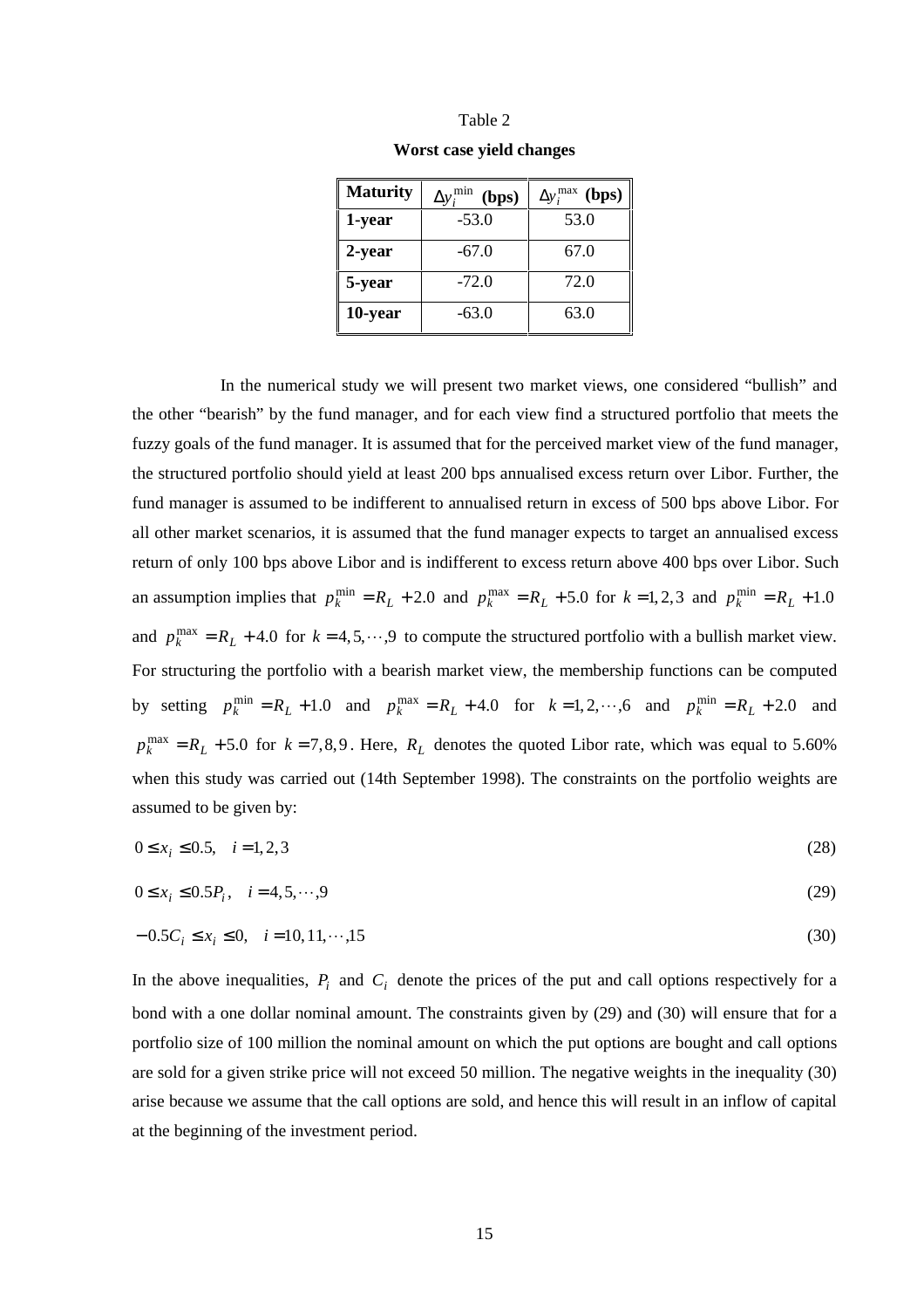Using the fuzzy goals of the fund manager given above, it is easy to compute the membership functions  $\mu_k(R_k(x))$  for each yield curve scenario. The resulting optimisation problem given by (24)-(27) in Section 3 can then be used to compute the optimal portfolio that meets the goals of the fund manager. Table 3 gives the details of the bonds in the portfolio including the one-year T-bill used to construct the par yield curve. Table 4 shows the prices of put and call options maturing in one month on these bonds. The optimal structured portfolio for a "bullish" market view for a onemonth investment period is given in Table 5. In this table, all figures refer to a nominal amount of bond holdings where the size of the portfolio is assumed to be 100 million. The amounts shown against the put and call options refer to the nominal amount on which the put options should be bought and call options sold respectively. Since the call options are sold, the nominal amounts against call

#### Table 3

| <b>Details of bond and T-bill prices</b> |  |  |  |  |  |
|------------------------------------------|--|--|--|--|--|
|------------------------------------------|--|--|--|--|--|

| <b>Instrument</b>   | <b>Maturity</b> | <b>Coupon rate</b> | <b>Quoted price</b> |
|---------------------|-----------------|--------------------|---------------------|
| 1-year T-bill       | 19.08.99        |                    | 95.082              |
| 2-year note         | 31.08.00        | 5.125              | 100.813             |
| $\vert$ 5-year note | 15.08.03        | 5.250              | 102.625             |
| 10-year note        | 15.05.08        | 5.625              | 106.125             |

#### Table 4

| <b>Underlying</b> | <b>Option type</b> | <b>Strike price</b> | <b>Option price</b> |
|-------------------|--------------------|---------------------|---------------------|
| 2-year note       | Put                | 100.813             | 0.15625             |
| 2-year note       | Put                | 100.547             | 0.05468             |
| 2-year note       | Call               | 100.813             | 0.26560             |
| 2-year note       | Call               | 101.313             | 0.07810             |
| 2-year note       | Put                | 102.625             | 0.40625             |
| 5-year note       | Put                | 101.938             | 0.13280             |
| 5-year note       | Call               | 102.625             | 0.55470             |
| 5-year note       | Call               | 103.625             | 0.20310             |
| 10-year note      | Put                | 106.125             | 0.67187             |
| 10-year note      | Put                | 105.000             | 0.22660             |
| 10-year note      | Call               | 106.125             | 1.03125             |
| 10-year note      | Call               | 107.969             | 0.37500             |

#### **Details of one-month option prices**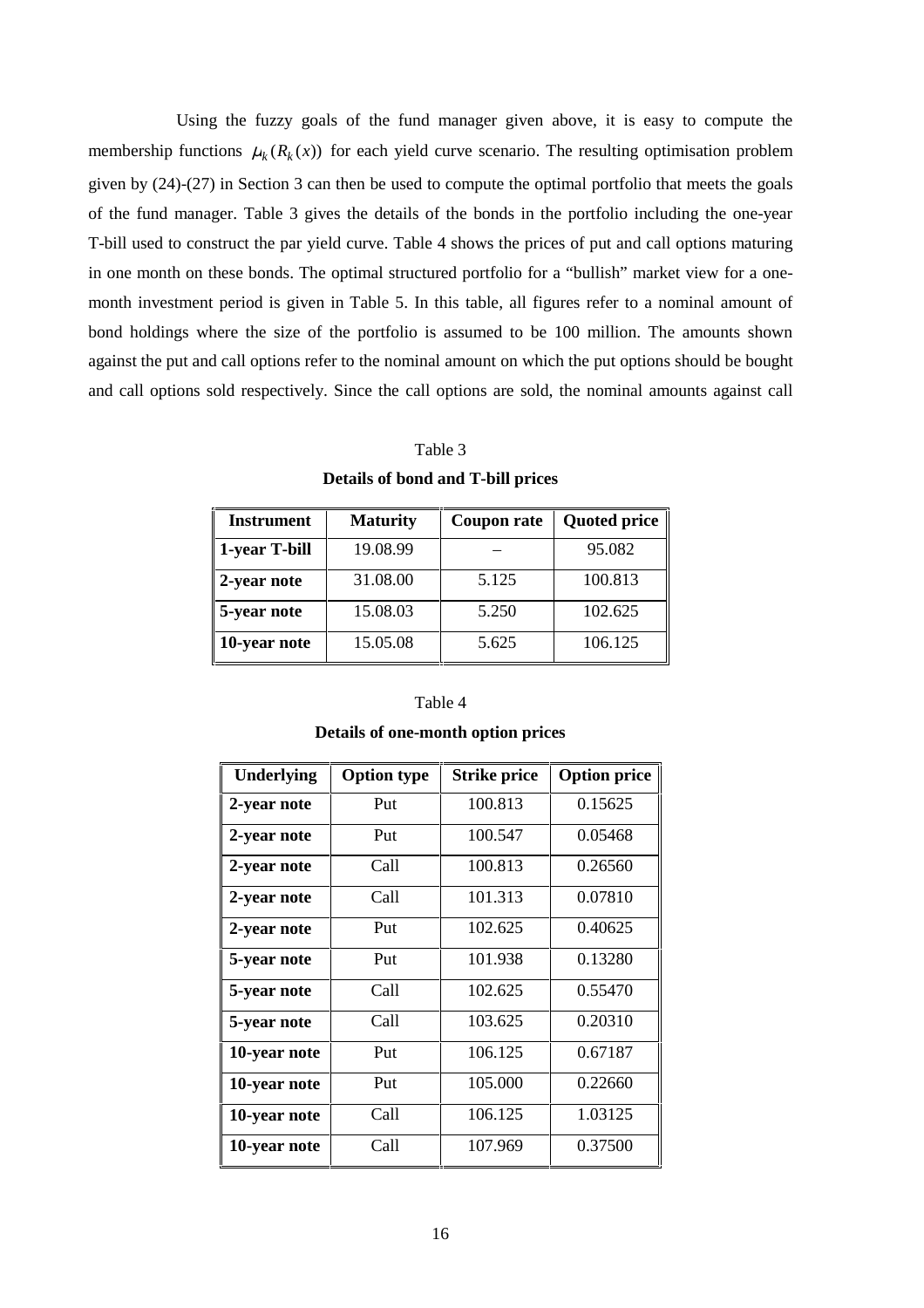options are given with a negative sign. Table 6 shows the optimal structured portfolio assuming that the fund manager has a "bearish" market view.

#### Table 5

#### **Structured portfolio for bullish market view**

| <b>Bond</b> issue                 | 2-year  | 5-year   | 10-year |
|-----------------------------------|---------|----------|---------|
| Nominal bond holding (mn)         | 0.28    | 48.51    | 46.29   |
| At-the-money put on nominal (mn)  | 50.0    | 8.91     | 50.0    |
| Out-of-money put on nominal (mn)  | 0.0     | 6.52     | 7.61    |
| At-the-money call on nominal (mn) | $-50.0$ | $-15.60$ | $-50.0$ |
| Out-of-money call on nominal (mn) | 0.0     | 0.0      | $-7.33$ |

#### Table 6

#### **Structured portfolio for bearish market view**

| <b>Bond</b> issue                 | 2-year  | 5-year   | 10-year |
|-----------------------------------|---------|----------|---------|
| Nominal bond holding (mn)         | 0.24    | 48.51    | 46.29   |
| At-the-money put on nominal (mn)  | 50.0    | 29.95    | 50.0    |
| Out-of-money put on nominal (mn)  | 0.0     | 0.0      | 0.0     |
| At-the-money call on nominal (mn) | $-50.0$ | $-19.77$ | $-50.0$ |
| Out-of-money call on nominal (mn) | 0.0     | 0.0      | $-5.30$ |

In order to investigate whether the portfolio returns do guarantee the minimum return targeted by the fund manager, a Monte Carlo simulation was carried out to generate a total of 5,000 yield curve scenarios. The various yield curve scenarios considered were a parallel shift, downwardsloping and upward-sloping yield curves with respect to the current par yield curve. The distributions of the annualised excess returns against Libor are shown in Figures 5 and 6 for the structured portfolios with bullish and bearish market views respectively. It can be inferred from these figures that although only nine yield curve scenarios were modelled to structure the portfolio, there is practically no downside risk for the portfolios constructed on the basis of either a bearish or bullish market view for the scenarios simulated. Using the distribution of excess returns over Libor generated by the Monte Carlo simulation, the excess return over Libor of the structured portfolio constructed using a bullish market view is found to lie above 100 bps with a 99.5% confidence level. In the case of the portfolio structured using the bearish market view, there is a 100 bps excess return over Libor with a 95% confidence level. However, it is important to stress that the results presented here are based on one particular yield curve environment. A different yield curve shape, repo rate or implied volatility for the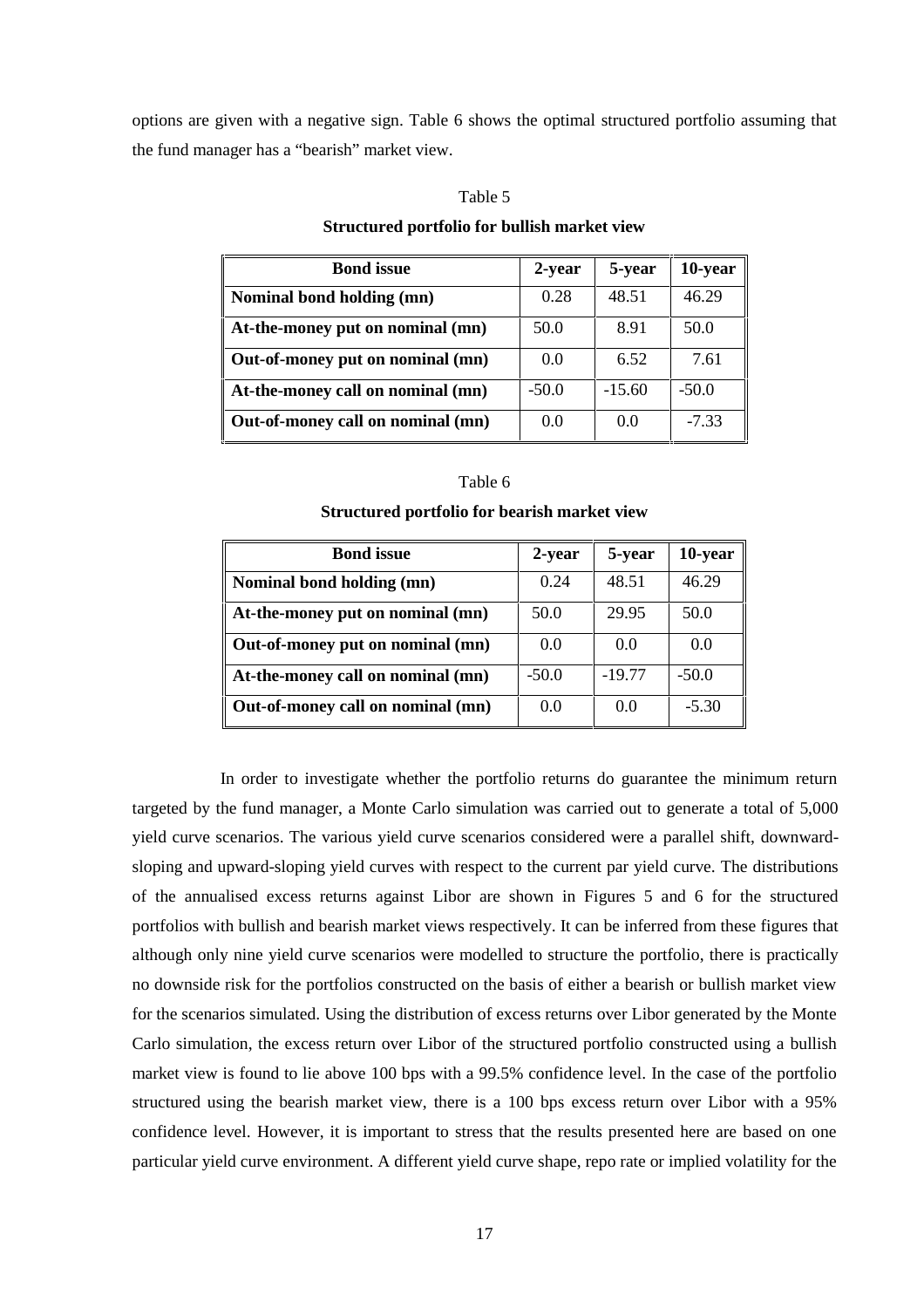bond options could change the distribution of expected excess returns. Nevertheless, the results from the Monte Carlo simulation suggest that fuzzy decision theory provides an interesting framework for structuring portfolios on the basis of the views expressed by market participants.



Figure 5 **Distribution of excess return over Libor for bullish portfolio**

| VHF<br>e |  |
|----------|--|
|----------|--|

**Distribution of excess return over Libor for bearish portfolio**

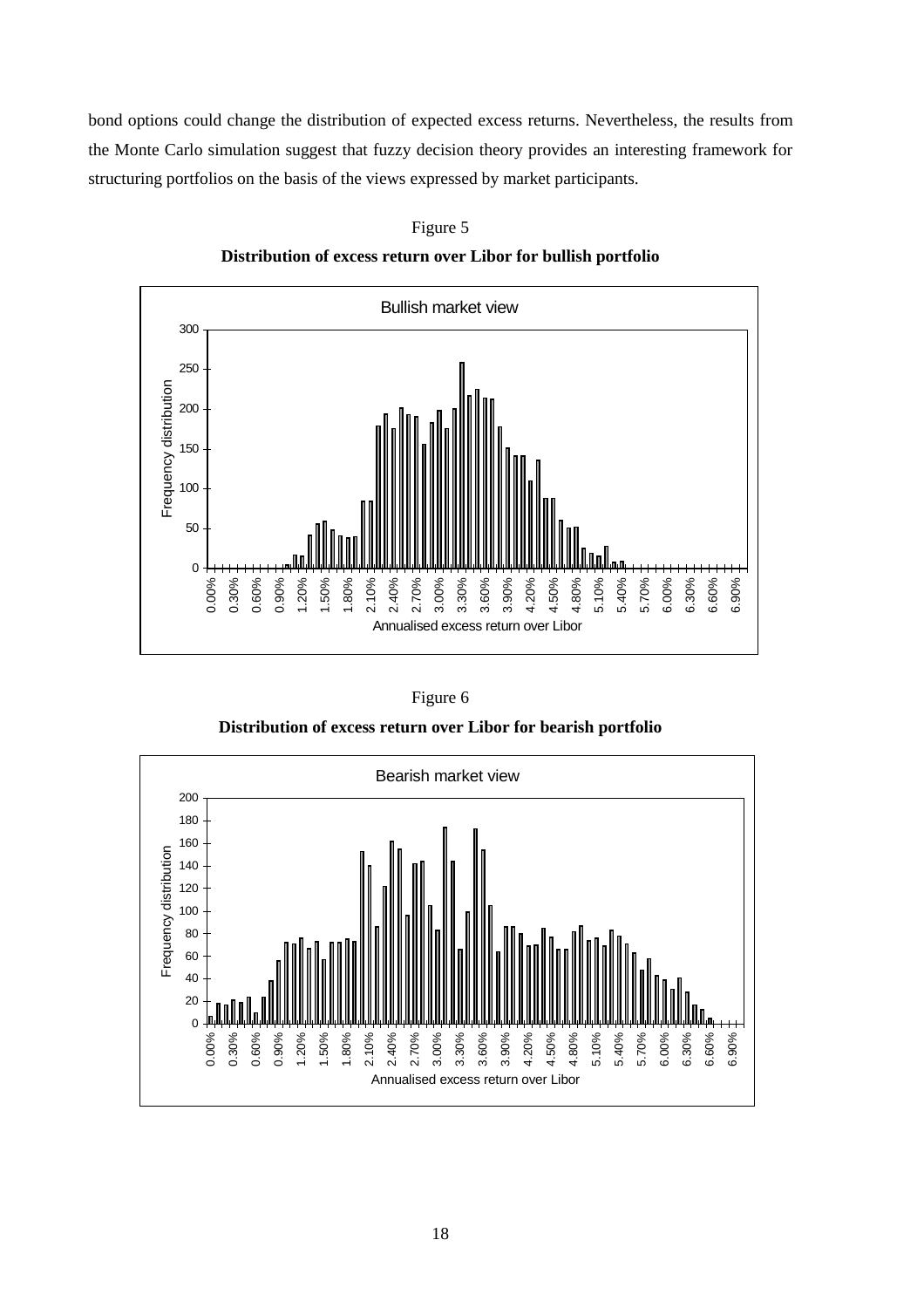## **Conclusions**

In this paper we examined the problem of forming structured portfolios under uncertainty in order to meet a given target return. It was shown that this could be posed as a fuzzy multi-criteria optimisation problem. Using concepts from fuzzy decision theory, it was shown how one could compute a membership function that describes the subjective views of the fund manager under uncertainty in a quantitative manner. The advantage of the problem formulation presented here is that it does not entail computing the return distribution of the assets. For purposes of illustration, a linear membership function was used to compute a structured portfolio that meets the fund manager's objectives. It was argued that the membership function can be interpreted as modelling the fuzzy utility of the investor, and hence the chosen optimal portfolio will maximise the fuzzy utility. However, it is important to point out that for some choices of the membership function there may be no solution to the portfolio selection problem. In such instances, one will have to modify the aspiration levels for the various scenarios to find a satisfactory solution. Structuring portfolios using the optimisation framework presented in this paper will be useful in the context of asset liability management where fund managers have specific return targets. In such cases, it is easy to express the goals in terms of an expected range for the target return for a variety of market scenarios. Moreover, this methodology could also be potentially useful to proprietary trading groups who can finance portfolios at Libor to target return in excess of the borrowing costs.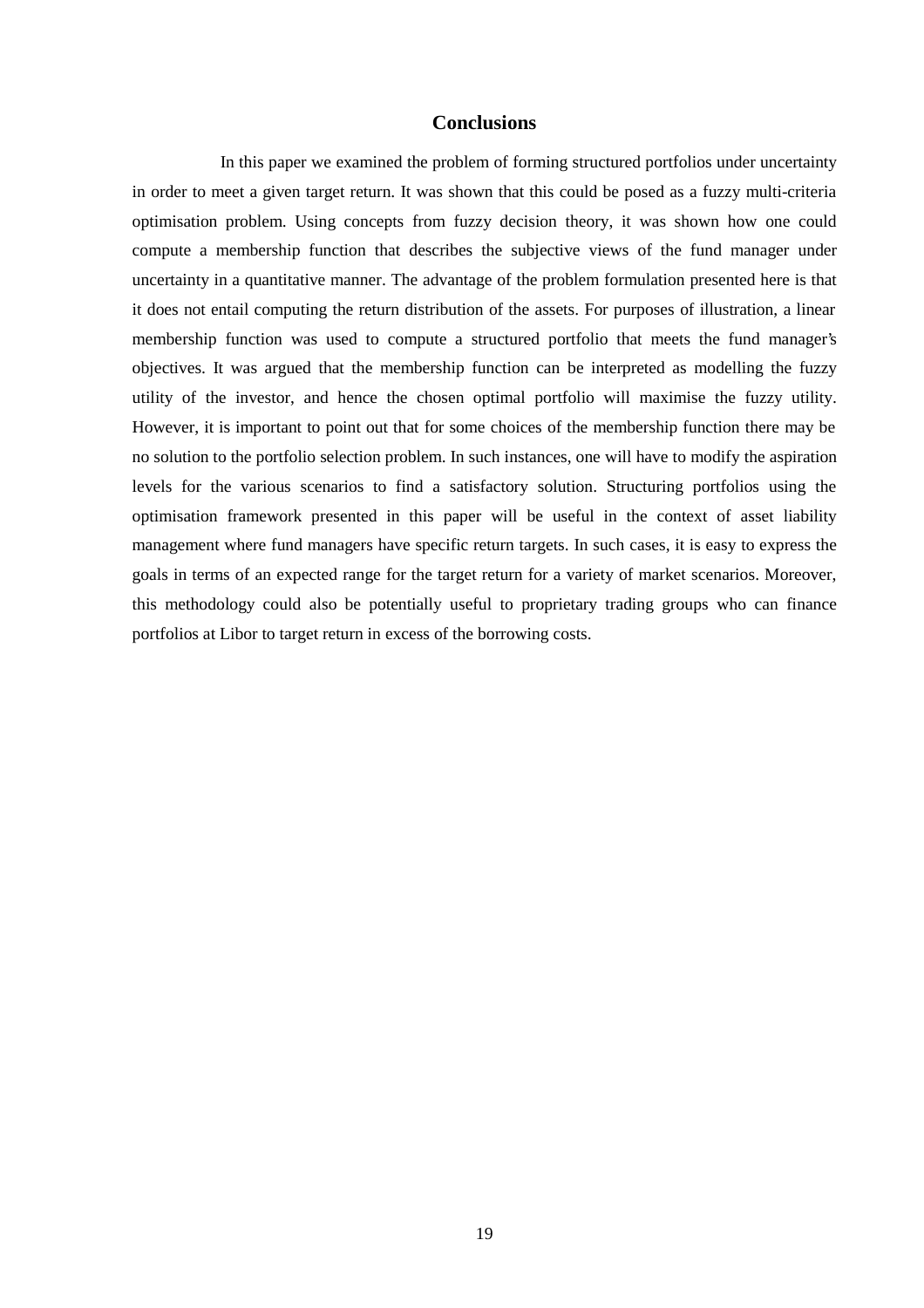## **References**

- Bellman, R. and L.A. Zadeh (1970): "Decision-Making in a Fuzzy Environment", *Management Science*, Vol. 17, pp. 141-64.
- J.P. Morgan (1993): "Average Shortfall: A New Approach to Asset Allocation", *J.P. Morgan Securities European Fixed Income Research*.
- King, A.L. (1993): "Asymmetric Risk Measures and Tracking Models for Portfolio Optimization Under Uncertainty", *Annals of Operations Research*, Vol. 45, pp. 165-77.
- Mathieu-Nicot, B. (1990*):* "Determination and Interpretation of the Fuzzy Utility of an Act in an Uncertain Environment", in J. Kacprzyk and M. Fedrizzi (eds.) *Multiperson Decision Making Using Fuzzy Sets and Possibility Theory*, Kluwer Academic Publishers, pp. 90-7.
- Minsky, H.P. (1975): *John Maynard Keynes*, Columbia University Press, New York.

Sakawa, M. (1993): *Fuzzy Sets and Interactive Multiobjective Optimisation*, Plenum Press, London.

- Zadeh, L.A. (1965): "Fuzzy Sets", *Information and Control*, Vol. 8, pp. 338-53.
- Zimmermann, H.J. (1985): *Fuzzy Set Theory and Its Applications*, Kluwer Academic Publishers, Dordrecht.